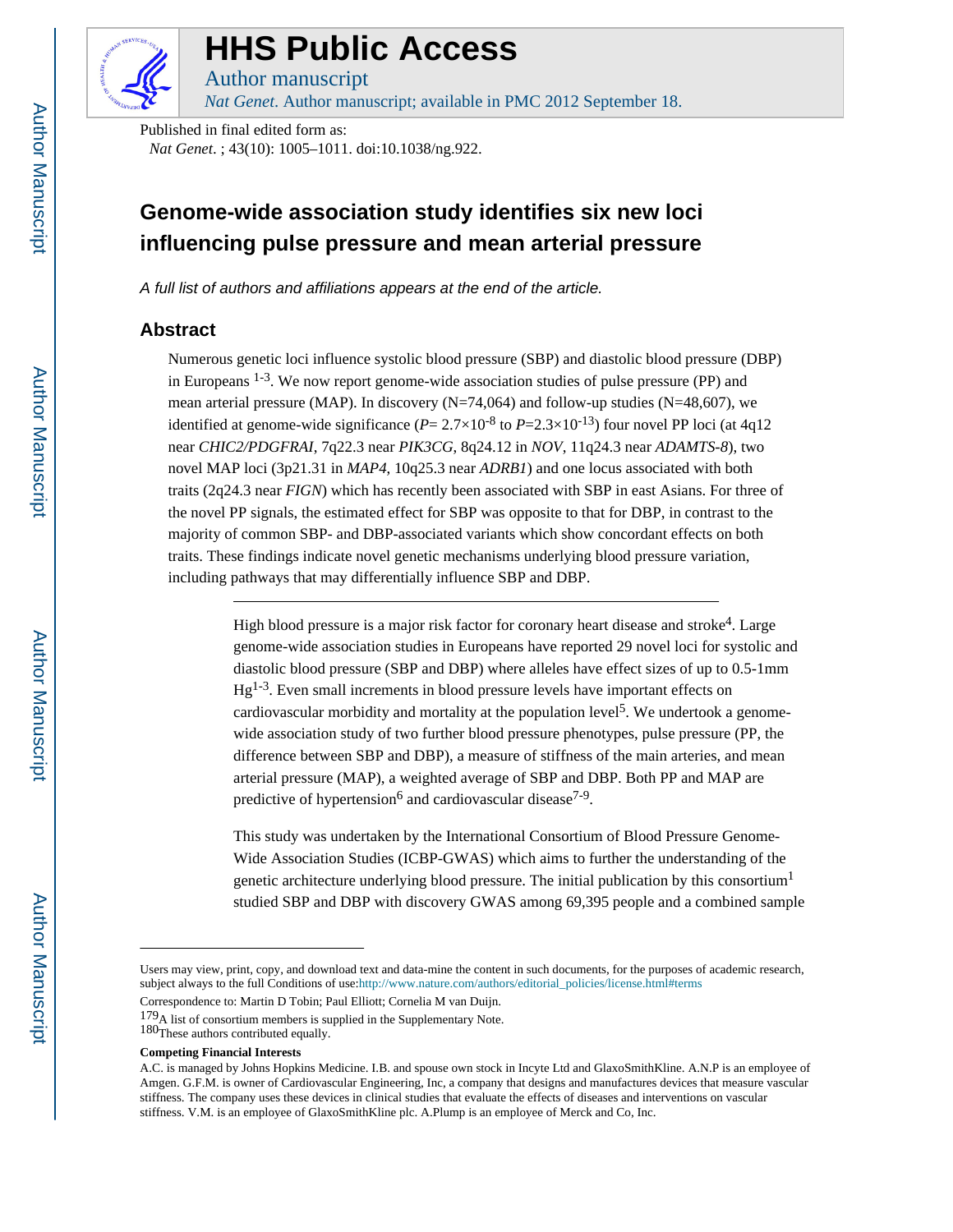We first conducted a genome-wide association meta-analysis of PP and MAP in 74,064 individuals of European ancestry from 35 studies (Supplementary Table 1A). Genotypes were imputed using HapMap. To account for effects of anti-hypertensive treatments, we imputed underlying SBP and DBP by adding a constant to each<sup>2,3</sup>. Associations were adjusted for age, age<sup>2</sup>, sex and body mass index. We combined results across studies using an inverse variance weighted meta-analysis and, to correct for residual test statistic inflation, applied genomic control (GC) both to study-level association statistics and to the metaanalysis ( $\lambda_{GC}$ =1.08 for PP,  $\lambda_{GC}$ =1.12 for MAP)<sup>10</sup>. The QQ plots show an excess of extreme values largely accounted for by a modest number of genomic regions (Supplementary Figures 1 (a) – (b)). Independent follow-up analyses were performed in  $48,607$  individuals of European ancestry (Online Methods and Supplementary Note).

SNPs in 12 regions showed genome-wide significant association  $(P< 5 \times 10^{-8})$  with either PP or MAP in our discovery data (Stage 1) (Supplementary Figures 1  $(c) - (d)$ ), including two novel regions for PP (7q22.3 near *PIK3CG, P*=1.2×10<sup>-10</sup> and 11q24.3 near *ADAMTS8*,  $P=8.5\times10^{-11}$ ; Table 1) and 10 regions previously associated with SBP and DBP (Supplementary Table 2A for PP, Supplementary Table 2B for  $MAP$ )<sup>1-3</sup>. For follow-up in a series of independent cohorts we selected 99 SNPs comprising those with  $P<1\times10^{-5}$  for either PP or MAP and SNPs reported in recent large genome-wide association studies of SBP and DBP<sup>1-3</sup> to evaluate their effects on PP and MAP (Stage 2: Online Methods, Supplementary Note).

After meta-analysis of the Stage 1 and Stage 2 data (Supplementary Table 2C), the two novel regions showing genome-wide association with PP after Stage 1 (near *PIK3CG* and near *ADAMTS8*) remained genome-wide significant. In addition, we found genome-wide significant associations for SNPs at two further novel loci for PP (at 4q12 near *CHIC2/ PDGFRA* and 8q24.12 in *NOV*), two novel loci for MAP (3p21.31 in *MAP4*, 10q25.3 near *ADRB1*), and one locus for both traits (2q24.3 near *FIGN*) (Table 1 and Figure 1) which has not previously shown an association with SBP or DBP in Europeans but which has recently been associated with SBP in east Asians (see Supplementary Note)<sup>11</sup>. Forest plots of the Stage 1 effect sizes and standard errors are shown in Supplementary Figure 2. The novel signals for MAP were strongly associated with both SBP and DBP  $(P=7.7\times10^{-7}$  to  $P=1.8\times10^{-12}$ , reflecting the high inter-correlations among these three blood pressure traits<sup>12,13</sup>. For the sentinel SNPs in three of the novel PP loci, the estimated effects on SBP were in the opposite direction to the effects on DBP (Table 1, Figure 2, Supplementary Tables 2D and 2E). Our findings show that analyses of PP and MAP reveal loci influencing blood pressure phenotypes which may not be detectable by studying SBP and DBP separately. Identification of novel genetic associations could help inform understanding about possible distinct mechanisms underlying relationships of PP with vascular risk $14,15$ .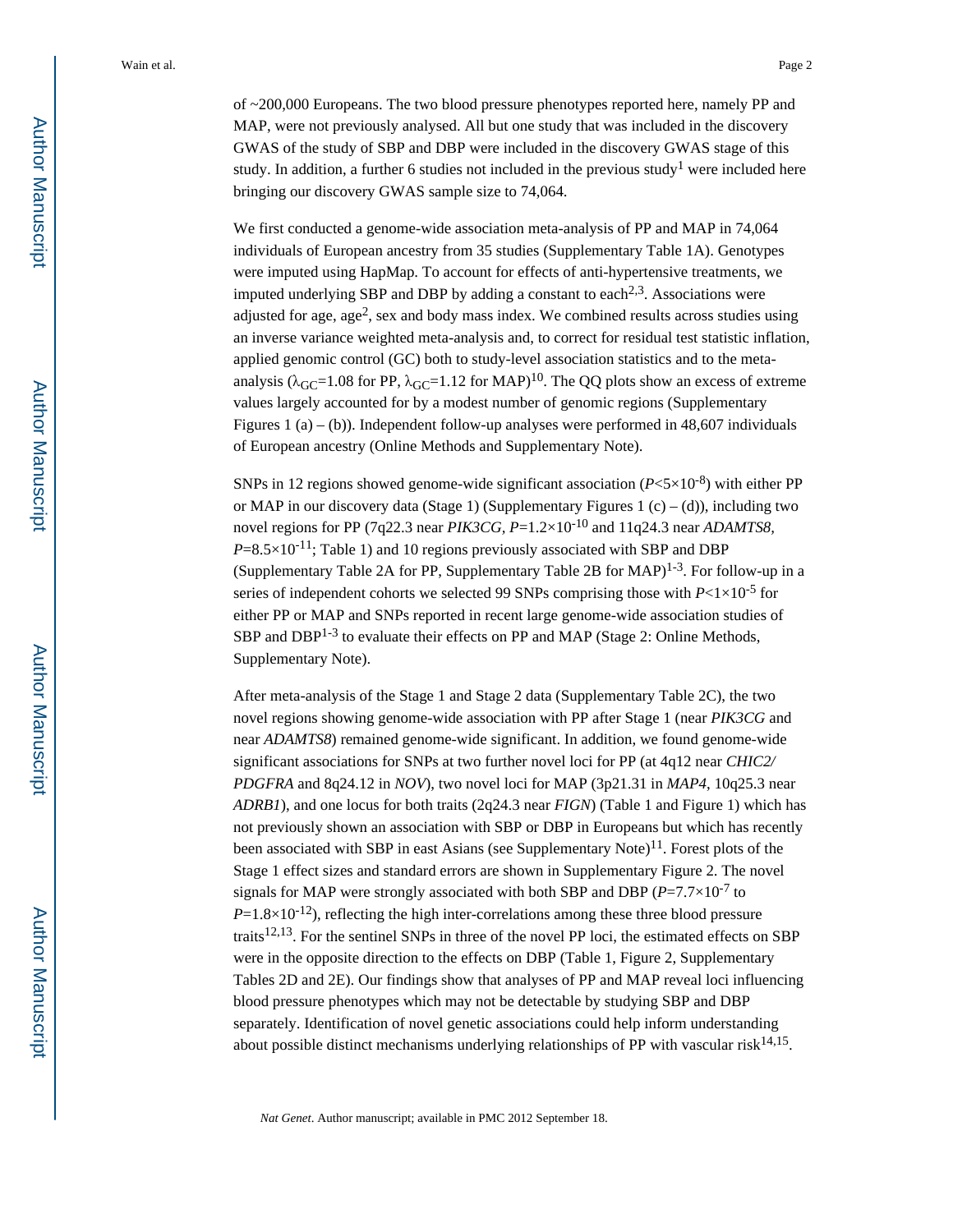Five additional loci for PP and 19 loci for MAP reaching genome-wide significance  $(P<5\times10^{-8}$ , Stage 1 and Stage 2 combined) were recently shown to be associated with SBP/DBP<sup>1-3</sup> (Supplementary Tables 2A and 2B). We used sentinel SNPs from both the novel and known regions showing genome-wide significant associations with PP or MAP in the combined Stage 1 and 2 data to create weighted risk scores for: i) PP (10 independent SNPs) and; ii) MAP (22 SNPs) (Supplementary Table 2F). We studied the associations of both risk scores with hypertension and blood pressure related outcomes including coronary heart disease, heart failure, stroke, echocardiographic measures of left ventricular structure, pulse wave velocity, renal function and renal failure. Adjusting for multiple testing for the 12 traits evaluated  $(P=0.05/12=4.1\times10^{-3})$ , the PP SNP risk score was associated with prevalent hypertension (*P*=7.9×10-6), incident stroke (*P*=4.9×10-4) and coronary heart disease  $(P=4.3\times10^{-4})$ , and the MAP SNP risk score was associated with hypertension  $(P=5.1\times10^{-16})$ , coronary heart disease  $(P=4.0\times10^{-20})$ , stroke  $(P=0.0019)$  and left ventricular wall thickness  $(P=2.1\times10^{-4})$  (Supplementary Table 3A), confirming the clinical relevance of these measures of blood pressure phenotype<sup>8,9</sup>. For a range of blood pressure related outcomes (see Supplementary Note), we compared *P* values for the PP risk score and a series of 1000 permutations of SBP risk scores, each based on 10 of the 26 blood pressure SNPs associated with SBP but not PP, constraining the selection of SNPs to have similar sized effects for SBP as those of the 10 PP SNPs. The PP risk score had a significantly (*P*<0.05) greater association with risk of ischemic stroke than the SBP risk score (Supplementary Note and Supplementary Table 3B).

None of the genes in the identified novel regions is a strong candidate for blood pressure regulation, although several are implicated in mechanisms that may influence blood pressure. The most significant association with PP is within a putative mRNA clone (AF086203) spanning ~13.7kb at 7q22.3, 94kb upstream of *PIK3CG* (rs17477177, *P*=2.3×10-13, Table 1 and Figure 1a). *PIK3CG* encodes the phosphoinositide-3-kinase, catalytic, gamma polypeptide protein which phosphorylates phosphoinositides and modulates extracellular signals. This region was earlier associated with mean platelet volume, platelet count, and platelet aggregation<sup>16-18</sup>, but the sentinel SNPs reported in those studies are independent of SNP rs17477177 reported here  $(r^2<0.01)$ . Mice lacking the catalytic subunit of PI3Kγ have shown resistance to SBP-lowering effects of beta-adrenergic receptor agonists<sup>19</sup>; PI3K<sub>Y</sub> activity is increased in the failing human heart and associated with down-regulation of beta-adrenergic receptors in the plasma membrane<sup>20</sup>. The second locus for PP located at 11q24.3 spans 35.5kb with the top-ranking SNP (rs11222084, *P*=1.9×10-11, Figure 1b) lying 1.6kb downstream of *ADAMTS-8*. This gene is highly expressed in macrophage-rich areas of human atherosclerotic plaques and may affect extracellular matrix remodeling<sup>21</sup>. The third locus for PP spans 28.5kb at 8q24.12 with the sentinel SNP ( $rs2071518$ ,  $P=3.7\times10^{-9}$ , Figure 1c) located in the 3'UTR of *NOV* which encodes the nephroblastoma overexpressed (CCN3) protein, associated with angiogenesis, proliferation, and inhibition of vascular smooth muscle cell growth and migration<sup>22</sup>, and with reduced neointimal thickening in mice null for CCN3<sup>23</sup>. Mice with mutations in *NOV* that truncate the NOV protein exhibit abnormal cardiac development $^{24}$ . Of the genes evaluated for expression in human aortic samples at the novel PP loci, *NOV* showed by far the highest expression levels (Supplementary Note and Supplementary Figure 3). The fourth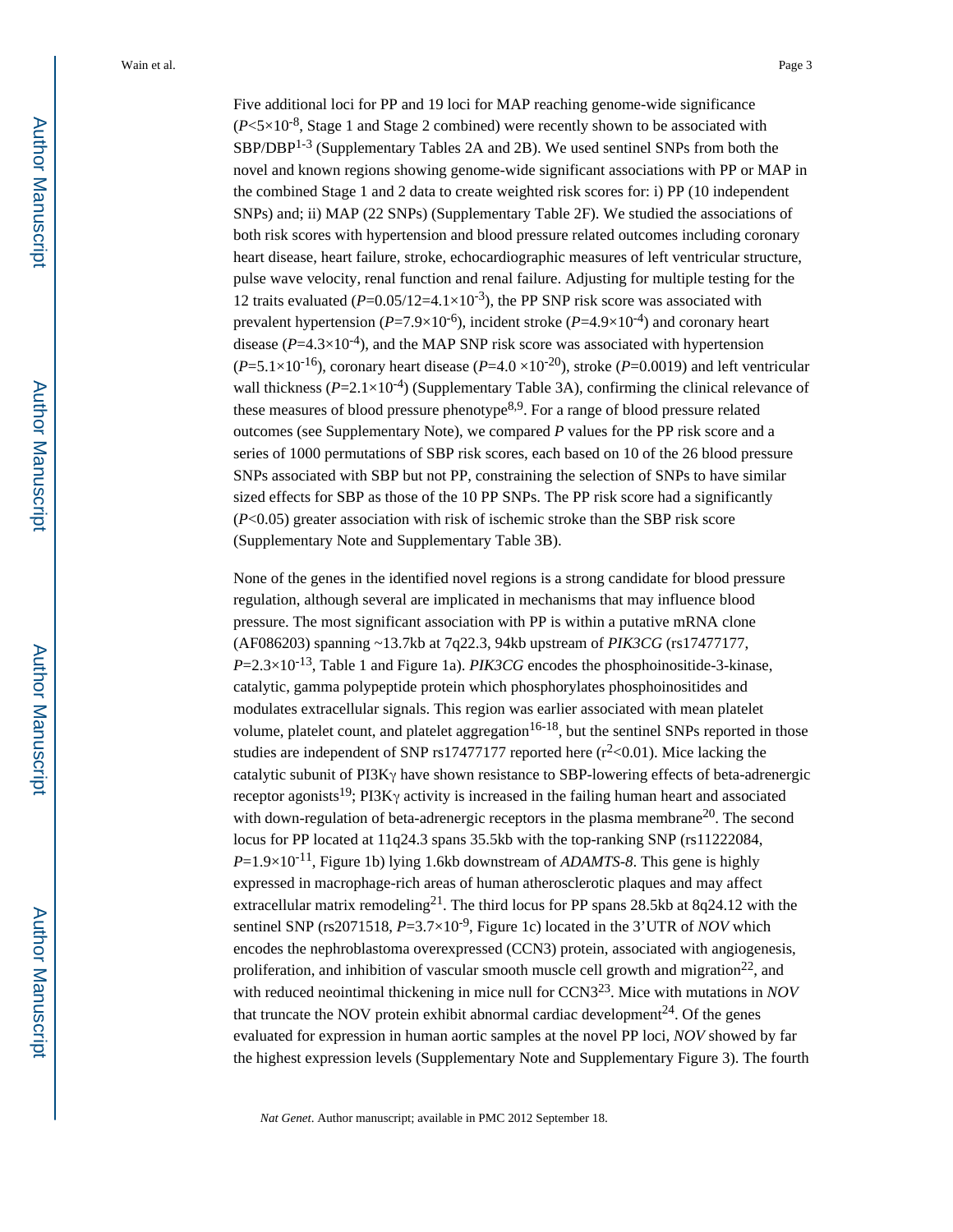locus for PP is 4q12 with the top-ranking SNP ( $rs871606$ ,  $P=1.3\times10^{-8}$ , Figure 1d) located 76.7kb downstream of *CHIC2* which encodes a cysteine-rich hydrophobic domain containing protein associated with acute myeloid leukaemia<sup>25</sup>. This SNP is located 296kb upstream of *PDGFRA* which encodes platelet-derived growth factor receptor alpha, a cell surface receptor for members of the platelet-derived growth factor family involved in kidney development. Variants in *PDGFRA* have been associated with red blood cell count and other haematological indices<sup>26</sup> but are independent ( $r^2$  < 0.3) of rs871606.

For MAP we identified two novel loci. The first locus for MAP is at 10q25.3, 22.3kb upstream of *ADRB1* (rs2782980, *P*=2.5×10-9, Figure 1e). *ADRB1* encodes the beta-1 adrenergic receptor, which mediates the effects of the stimulatory G protein and cAMP/ protein kinase A pathway to increase heart rate and myocardial contraction. Polymorphisms in this gene have been associated with resting heart rate, response to beta-blockers<sup>27</sup>, and hypertension<sup>28</sup>. *ADRB1* knockout mice have no difference in heart rate or blood pressure compared with the wild type but do exhibit a significant reduction in the response of both phenotypes to catecholamines<sup>29</sup>. SNP rs2782980 is associated with expression of an *ADRB1* transcript in brain tissue (Supplementary Note and Supplementary Figure 4A). The second locus for MAP spans over 300kb at 3p21.31 with the top-ranking SNP (rs319690,  $P=2.7\times10^{-8}$ , Figure 1f) lying within an intron of the microtubule associated protein 4 gene, *MAP4*. Coating of microtubules by MAP4 may inhibit beta adrenergic receptor recycling and number, as seen in cardiac hypertrophy and failure<sup>30</sup>. MAP4 was detectably expressed in human aortic samples (Supplementary Note and Supplementary Figure 3).

The locus associated both with PP (SNP rs13002573,  $P=1.8\times10^{-8}$ , Figure 1g) and MAP (rs1446468,  $P = 6.5 \times 10^{-12}$ , Figure 1h) is in an intergenic region spanning ~280kb at 2q24.3. Although the two signals are ~50kb apart and statistically independent ( $r^2$ =0.075), rs13002573 is highly correlated ( $r^2$ =1 in HapMap CEU population,  $r^2$ =0.87 in HapMap JPT +CHB) with rs16849225 which has recently been reported as showing association with SBP in a GWAS of 19,608 subjects of east Asian origin with follow-up in a further 30,765 individuals (combined result:  $P=3.5\times10^{-11}$ ) <sup>11</sup> (see Supplementary Note). In our combined dataset in 116,998 Europeans, the association *P* value for rs13002573 with SBP was *P*=3.25×10-7. The top PP SNP lies ~320kb upstream of *FIGN* and ~430kb downstream of *GRB14* (growth factor receptor-bound protein 14). Relatively little is known regarding *FIGN* (fidgetin).

We report six novel loci associated with PP and MAP based on genome-wide discovery and follow-up in over ~120,000 individuals, and a further locus (near *FIGN*) not previously reported in Europeans. Our results expand knowledge of the genetic architecture of blood pressure and PP regulation and may give clues as to possible novel targets for blood pressure therapies.

# **Online Methods**

Pulse pressure was defined as systolic minus diastolic pressure and MAP as 2/3 diastolic plus 1/3 systolic pressure. A two-staged analysis was used to discover genes associated with PP and MAP.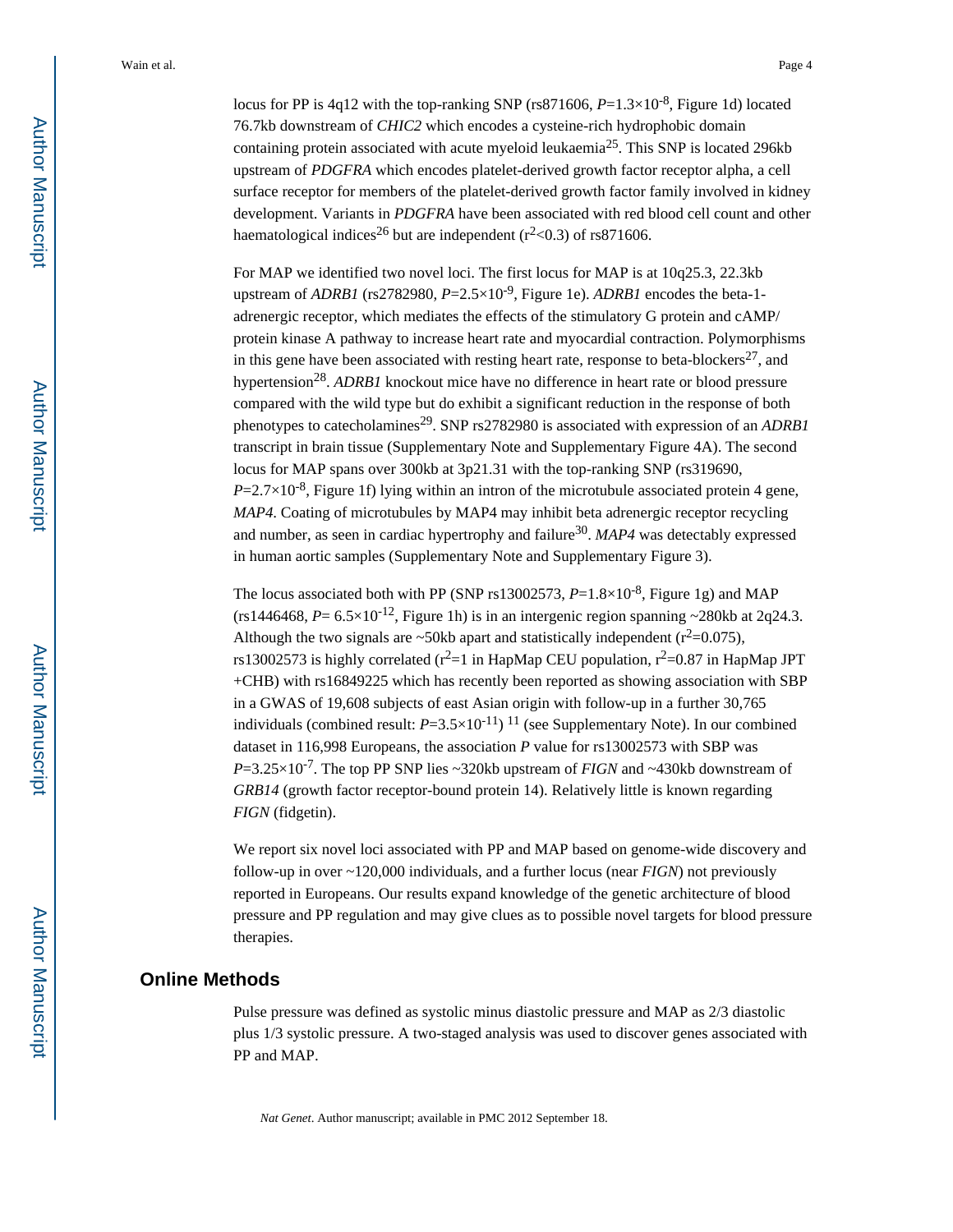#### **Stage 1 samples and analyses**

Stage 1 was a meta-analysis of directly genotyped and imputed SNPs from population-based or control samples from case-control studies, in the International Consortium of Blood Pressure Genome-wide Association Studies (ICBP-GWAS). The characteristics of the 35 studies, including demographics, genotyping arrays, quality control filters and statistical analysis methods used are listed in Supplementary Tables 1A and 1B. Imputation of allele dosage of ungenotyped SNPs in HapMap CEU v21a or v22 was carried out by each of the studies using MACH<sup>31</sup>, IMPUTE<sup>32</sup> or BIMBAM<sup>33</sup> with parameters and pre-imputation filters as specified in Supplementary Table 1B. SNPs were excluded from analysis if the study-specific imputation quality (r2.hat in MACH or .info in IMPUTE) was <0.3. In total, up to 2652054 genotyped or imputed autosomal SNPs were analyzed. Full details of the models, methods, and corrections for antihypertensive treatment are provided in the Supplementary methods. All analyses assumed an additive genetic model and were adjusted for sex, age, age<sup>2</sup>, body mass index and ancestry principal components. In related individuals, regression methods that account for relatedness were applied. All study-specific effect estimates and coded alleles were oriented to the forward strand of the HapMap release 22 with the alphabetically higher allele as the coded allele. To capture loss of power due to imperfect imputation, we estimated "N effective" as the sum of the study-specific products of the imputation quality metric and the sample size. No filtering on minor allele frequency was done. Genomic control was carried out on study-level data and inverse variance weighting was used for meta-analysis of Stage 1. The meta-analysis results were subject to genomic control. Lambda estimates are given in Supplementary Table 1A.

#### **Selection of SNPs for Stage 2**

We aimed in Stage 2 to follow up SNPs which had evidence of association with PP or MAP and, for completeness, to evaluate the effects on PP and MAP of SNPs reported in recent large genome-wide association studies of SBP and DBP<sup>1-3</sup>. All SNPs with  $P<1\times10^{-5}$  for association with either PP or MAP (or both) were divided into independent regions based on LD and the most significant SNP was selected from each region. Within the *FIGN* region, different SNPs were associated with PP and with MAP and both SNPs were followed up in Stage 2. For SNPs with an N effective <75% of total N, a proxy was also included if it had *P*   $\langle 1 \times 10^{-5}$  and an r<sup>2</sup> $> 0.6$  with the top SNP (this occurred for one SNP). For all regions that had previously shown association with SBP or DBP<sup>1-3</sup>, the sentinel SNP for PP and MAP and the previously reported SNP for SBP and DBP were followed up. In all, 99 SNPs were followed up in Stage 2 (Supplementary Note), comprising: 44 SNPs from 22 loci with PP or MAP associations  $(P<1\times10^{-5})$  in Stage 1 data and with previously reported SBP or DBP associations; 47 SNPs from 45 loci with PP or MAP associations (*P*<1×10-5) in Stage 1 data only and; 8 SNPs from 7 loci with previously reported SBP or DBP associations and no association  $(P<1\times10^{-5})$  with PP or MAP in the Stage 1 data.

#### **Stage 2**

The characteristics of the Stage 2 studies, including the genotyping and imputation approaches, are described in Supplementary Tables 1A and 1B and the details of corrections for treatment described in the Supplementary Note. For the 99 SNPs selected for follow-up,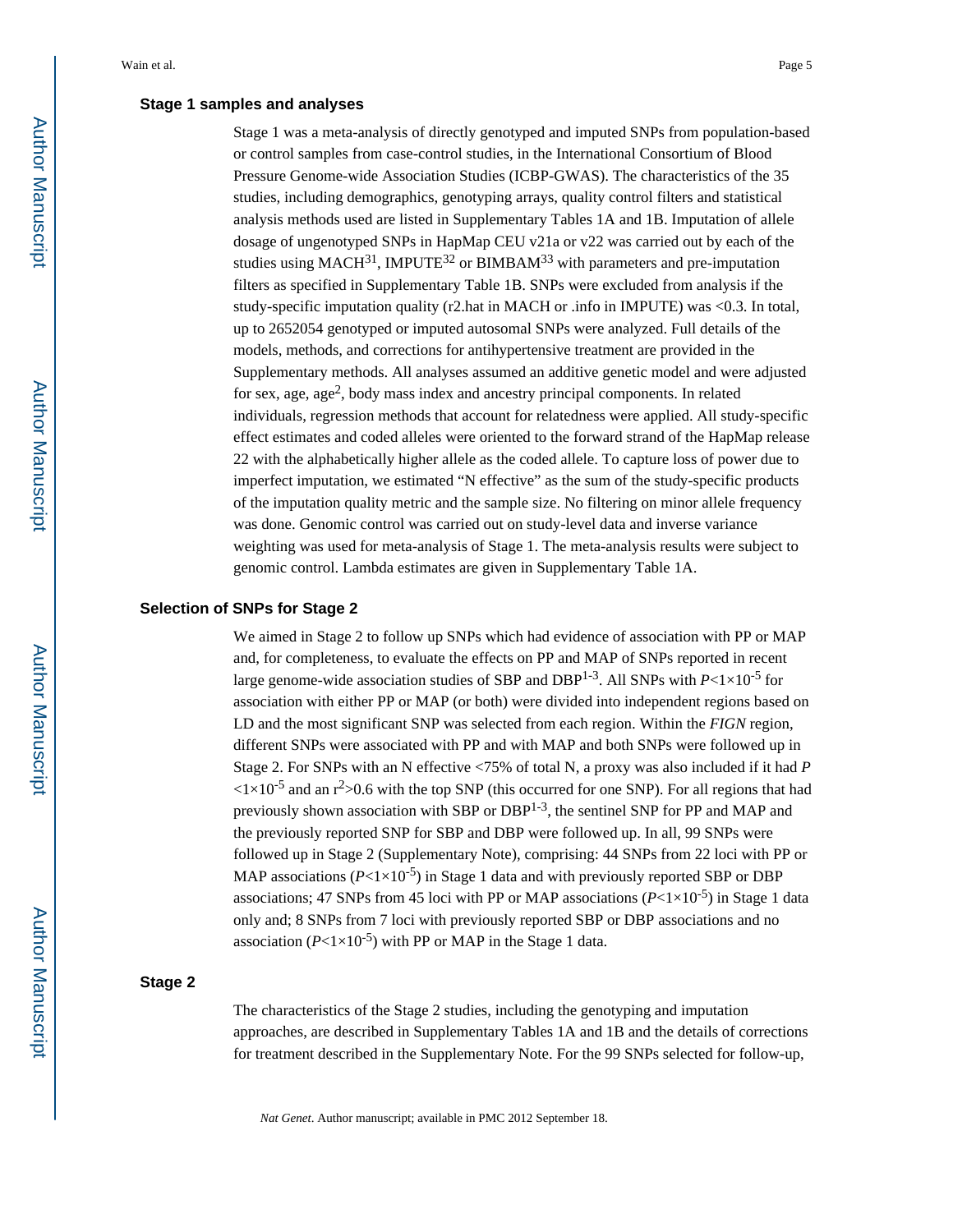the Stage 2 studies followed the analysis approach adopted in the Stage 1 analyses. Metaanalysis was done using the inverse variance weights method.

#### **Pooled analysis of first and second stage samples**

Meta-analysis from stages 1 and 2 was conducted using inverse variance weighting and genomic control applied. A threshold of  $5\times10^{-8}$  was taken for genome-wide significance.

#### **Calculation of risk scores**

We calculated risk scores based on the most significantly associated SNP from all regions which were genome-wide significant after meta-analysis of Stages 1 and 2 for i) PP (10 SNPs) and ii) MAP (22 SNPs) (Supplementary Table 2F). Each risk score was constructed using an approach described in the Supplementary Note and was tested for association with hypertension, coronary artery disease, stroke, hypertension, chronic kidney disease, heart failure, microalbuminuria, and with continuous traits left ventricular mass, left ventricular wall thickness, pulse wave velocity, serum creatinine, eGFR and urinary albumin:creatinine ratio (Supplementary Table 3).

#### **Additional analyses**

Identification of potentially functional SNPs in LD with the reported sentinel SNPs, eQTL analyses and expression analyses in human aortic samples were also carried out as discussed in the Supplementary Note and Supplementary Figures 3 and 4.

#### **Supplementary Material**

Refer to Web version on PubMed Central for supplementary material.

#### **Authors**

Louise V Wain<sup>1,2,180</sup>, Germaine C Verwoert<sup>3,4,180</sup>, Paul F O'Reilly<sup>5,180</sup>, Gang Shi<sup>6,7,180</sup>, Toby Johnson<sup>8,180</sup>, Andrew D Johnson<sup>9,10</sup>, Murielle Bochud<sup>11,12</sup>, Kenneth M Rice<sup>13</sup>, Peter Henneman<sup>14</sup>, Albert V Smith<sup>15,16</sup>, Georg B Ehret<sup>17,18,19</sup>, Najaf Amin<sup>20</sup>, Martin G Larson<sup>9,21</sup>, Vincent Mooser<sup>22</sup>, David Hadley<sup>23,24</sup>, Marcus Dörr<sup>25</sup>, Joshua C Bis<sup>26</sup>, Thor Aspelund<sup>15,16</sup>, Tõnu Esko<sup>27,28,29</sup>, A Cecile JW Janssens<sup>20</sup>, Jing Hua Zhao<sup>30</sup>, Simon Heath<sup>31</sup>, Maris Laan<sup>29</sup>, Jingyuan Fu<sup>32,33</sup>, Giorgio Pistis<sup>34</sup>, Jian'an Luan<sup>30</sup>, Pankaj Arora<sup>35</sup>, Gavin Lucas<sup>36</sup>, Nicola Pirastu<sup>37</sup>, Irene Pichler<sup>38</sup>, Anne U Jackson<sup>39</sup>, Rebecca J Webster<sup>40</sup>, Feng Zhang<sup>41</sup>, John F Peden<sup>42,43</sup>, Helena Schmidt<sup>44</sup>, Toshiko Tanaka<sup>45</sup>, Harry Campbell<sup>46</sup>, Wilmar Igl<sup>47</sup>, Yuri Milaneschi<sup>45</sup>, Jouke-Jan Hotteng<sup>48</sup>, Veronique Vitart<sup>49</sup>, Daniel I Chasman<sup>50,51</sup>, Stella Trompet<sup>52,53</sup>, Jennifer L Bragg-Gresham<sup>39</sup>, Behrooz Z Alizadeh<sup>32</sup>, John C Chambers<sup>5,54</sup>, Xiuqing Guo<sup>55</sup>, Terho Lehtimäki<sup>56</sup>, Brigitte Kühnel<sup>57</sup>, Lorna M Lopez<sup>58,59</sup>, Ozren Polašek<sup>60</sup>, Mladen Boban<sup>61</sup>, Christopher P Nelson<sup>62</sup>, Alanna C Morrison<sup>63</sup>, Vasyl Pihur<sup>17</sup>, Santhi K Ganesh<sup>64</sup>, Albert Hofman<sup>20</sup>, Suman Kundu<sup>20</sup>, Francesco US Mattace-Raso<sup>20,3</sup>, Fernando Rivadeneira<sup>3,4</sup>, Eric JG Sijbrands<sup>20,3</sup>, Andre G Uitterlinden<sup>3,4</sup>, Shih-Jen Hwang<sup>9,65,10</sup>, Ramachandran S Vasan<sup>9,66</sup>, Thomas J Wang<sup>9,67</sup>, Sven Bergmann<sup>68,69</sup>, Peter Vollenweider<sup>70</sup>, Gérard Waeber<sup>70</sup>,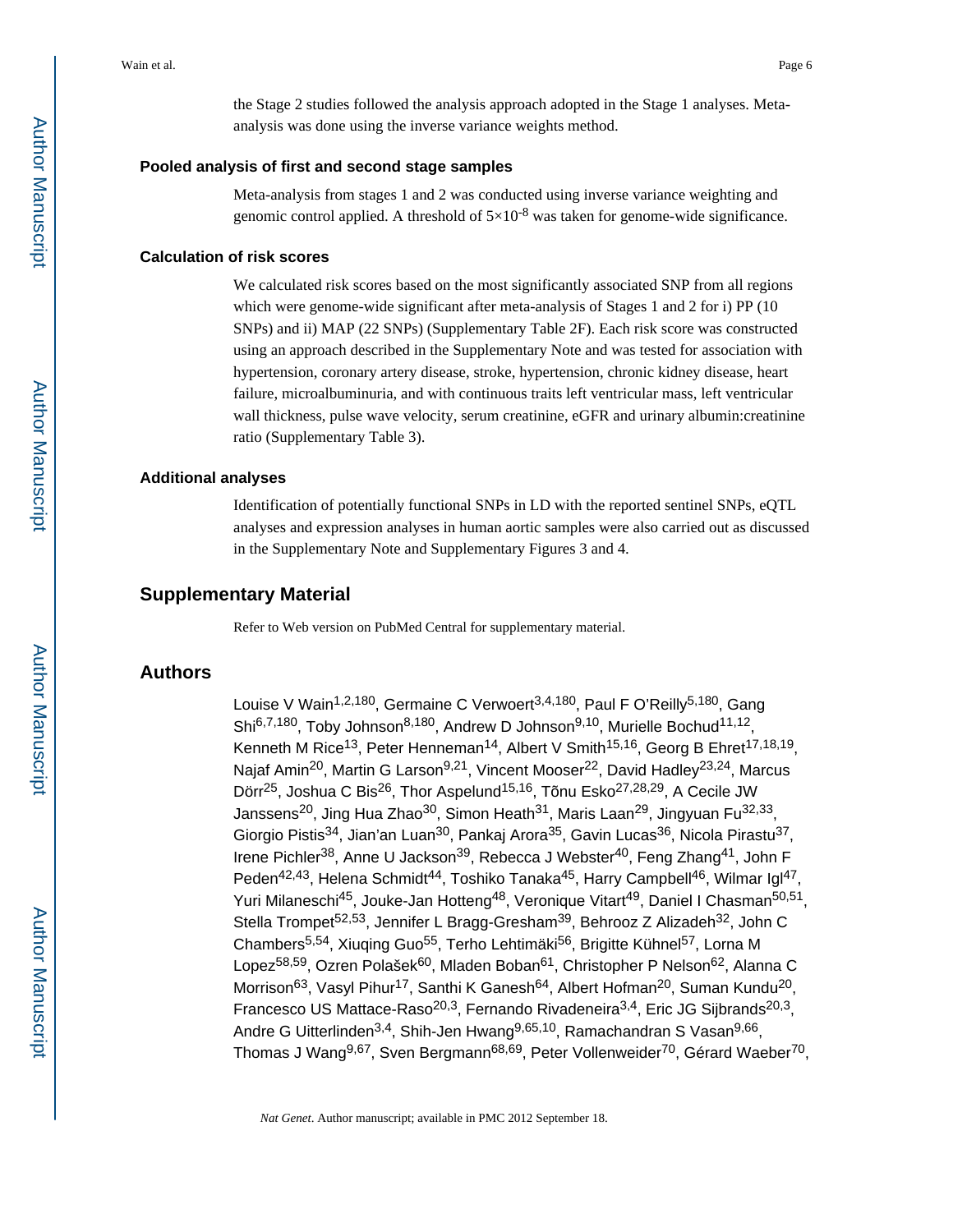Jaana Laitinen<sup>71</sup>, Anneli Pouta<sup>72</sup>, Paavo Zitting<sup>73</sup>, Wendy L McArdle<sup>74</sup>, Heyo K Kroemer<sup>75</sup>, Uwe Völker<sup>76</sup>, Henry Völzke<sup>77</sup>, Nicole L Glazer<sup>78</sup>, Kent D Taylor<sup>55</sup>, Tamara B Harris<sup>79</sup>, Helene Alavere<sup>27</sup>, Toomas Haller<sup>27</sup>, Aime Keis<sup>27</sup>, Mari-Liis Tammesoo<sup>27</sup>, Yurii Aulchenko<sup>20</sup>, Inês Barroso<sup>80,81</sup>, Kay-Tee Khaw<sup>82</sup>, Pilar Galan<sup>83,84,85</sup>, Serge Hercberg<sup>83,84,85</sup>, Mark Lathrop<sup>31</sup>, Susana Eyheramendy<sup>86</sup>, Elin Org<sup>29</sup>, Siim Sõber<sup>29</sup>, Xiaowen Lu<sup>32</sup>, Ilja M Nolte<sup>32</sup>, Brenda W Penninx<sup>87,88,89</sup>, Tanguy Corre<sup>34</sup>, Corrado Masciullo<sup>34</sup>, Cinzia Sala<sup>34</sup>, Leif Groop<sup>90</sup>, Beniamin F Voight<sup>91</sup>, Olle Melander<sup>92</sup>, Christopher J O'Donnell<sup>93</sup>, Veikko Salomaa<sup>94</sup>, Adamo Pio d'Adamo<sup>37</sup>, Antonella Fabretto<sup>95</sup>, Flavio Faletra<sup>95</sup>, Sheila Ulivi<sup>37</sup>, M Fabiola Del Greco<sup>38</sup>, Maurizio Facheris<sup>38</sup>, Francis S Collins<sup>96</sup>, Richard N Bergman<sup>97</sup>, John P Beilby98,99,100, Joseph Hung101,100, A William Musk100,102,103, Massimo Mangino<sup>41</sup>, So-Youn Shin<sup>80,41</sup>, Nicole Soranzo<sup>80,41</sup>, Hugh Watkins<sup>42,43</sup>, Anuj Goel<sup>42,43</sup>, Anders Hamsten<sup>104</sup>, Pierre Gider<sup>44</sup>, Marisa Loitfelder<sup>105</sup>, Marion Zeginigg<sup>44</sup>, Dena Hernandez<sup>106</sup>, Samer S Najjar<sup>107,108</sup>, Pau Navarro<sup>49</sup>, Sarah H Wild<sup>46</sup>, Anna Maria Corsi<sup>109</sup>, Andrew Singleton<sup>106</sup>, Eco JC de Geus<sup>110</sup>, Gonneke Willemsen<sup>110</sup>, Alex N Parker<sup>111</sup>, Lynda M Rose<sup>50</sup>, Brendan Buckley<sup>112</sup>, David Stott<sup>113</sup>, Marco Orru<sup>114</sup>, Manuela Uda<sup>114</sup>, LifeLines Cohort Study, Melanie M van der Klauw<sup>115</sup>, Weihua Zhang<sup>5,54</sup>, Xinzhong Li<sup>5</sup>, James Scott<sup>116</sup>, Yii-Der Ida Chen<sup>55</sup>, Gregory L Burke<sup>117</sup>, Mika Kähönen<sup>118</sup>, Jorma Viikari<sup>119</sup>, Angela Döring<sup>120,121</sup>, Thomas Meitinger<sup>122,123</sup>, Gail Davies<sup>59</sup>, John M Starr<sup>58,124</sup>, Valur Emilsson<sup>15</sup>, Andrew Plump<sup>125</sup>, Jan H Lindeman<sup>126</sup>, Peter AC 't Hoen<sup>127,128</sup>, Inke R König<sup>129</sup>, EchoGen consortium<sup>179</sup>, Janine F Felix<sup>20,4,130</sup>, Robert Clarke<sup>131</sup>, Jemma C Hopewell<sup>131</sup>, Halit Ongen<sup>42</sup>, Monique Breteler<sup>20</sup>, Stéphanie Debette<sup>132</sup>, Anita L DeStefano<sup>133</sup>, Myriam Fornage<sup>134</sup>, AortaGen Consortium<sup>179</sup>, Gary F Mitchell<sup>135</sup>, CHARGE Consortium Heart Failure Working Group<sup>179</sup>, Nicholas L Smith<sup>136,137,138</sup>, KidneyGen consortium<sup>179</sup>, Hilma Holm<sup>139</sup>, Kari Stefansson<sup>139,140</sup>, Gudmar Thorleifsson<sup>139</sup>, Unnur Thorsteinsdottir<sup>139,140</sup>, CKDGen consortium<sup>179</sup>, Cardiogenics consortium<sup>179</sup>, CardioGram<sup>179</sup>, Nilesh J Samani<sup>62,141</sup>, Michael Preuss<sup>142,129</sup>, Igor Rudan<sup>46,143</sup>, Caroline Hayward<sup>49</sup>, Ian J Deary<sup>58,59</sup>, H-Erich Wichmann<sup>120,144</sup>, Olli T Raitakari<sup>145</sup>, Walter Palmas<sup>146</sup>, Jaspal S Kooner<sup>116,54</sup>, Ronald P Stolk<sup>147</sup>, J Wouter Jukema<sup>52,148,149</sup>, Alan F Wright<sup>49</sup>, Dorret I Boomsma<sup>110</sup>, Stefania Bandinelli<sup>150</sup>, Ulf B Gyllensten<sup>47</sup>, James F Wilson<sup>46</sup>, Luigi Ferrucci<sup>45</sup>, Reinhold Schmidt<sup>105</sup>, Martin Farrall<sup>42,43</sup>, Tim D Spector<sup>41</sup>, Lyle J Palmer<sup>40,100,151,152</sup>, Jaakko Tuomilehto<sup>153,154,155</sup>, Arne Pfeufer<sup>38,156,157</sup>, Paolo Gasparini<sup>95,37</sup>, David Siscovick<sup>158,136,26</sup>, David Altshuler<sup>159,160,91,161</sup>, Ruth JF Loos<sup>30</sup>, Daniela Toniolo<sup>34,162</sup>, Harold Snieder<sup>32</sup>, Christian Gieger<sup>57</sup>, Pierre Meneton<sup>163</sup>, Nicholas J Wareham<sup>30</sup>, Ben A Oostra<sup>164</sup>, Andres Metspalu<sup>27,28,29</sup>, Lenore Launer<sup>165</sup>, Rainer Rettig<sup>166</sup>, David P Strachan<sup>23</sup>, Jacques S Beckmann<sup>68,167</sup>, Jacqueline CM Witteman<sup>20,4</sup>, Jeanette Erdmann<sup>142</sup>, Ko Willems van Dijk<sup>14,168</sup>, Eric Boerwinkle<sup>169</sup>, Michael Boehnke<sup>39</sup>, Paul M Ridker<sup>50,170,51,72</sup>, Marjo-Riitta Jarvelin<sup>171,172,173</sup>, Aravinda Chakravarti<sup>17</sup>, Goncalo R Abecasis<sup>39</sup>, Vilmundur Gudnason<sup>15,16</sup>, Christopher Newton-Cheh<sup>35,91</sup>, Daniel Levy<sup>9,65,10</sup>, Patricia B Munroe<sup>8,180</sup>, Bruce M Psaty<sup>26,136,174,138,180</sup>, Mark J Caulfield<sup>8,180</sup>, Dabeeru C Rao<sup>6,7,175,176,180</sup>, Martin D Tobin<sup>1,2,180</sup>, Paul Elliott<sup>177,5,180</sup>, and Cornelia M van Duijn20,178,4,180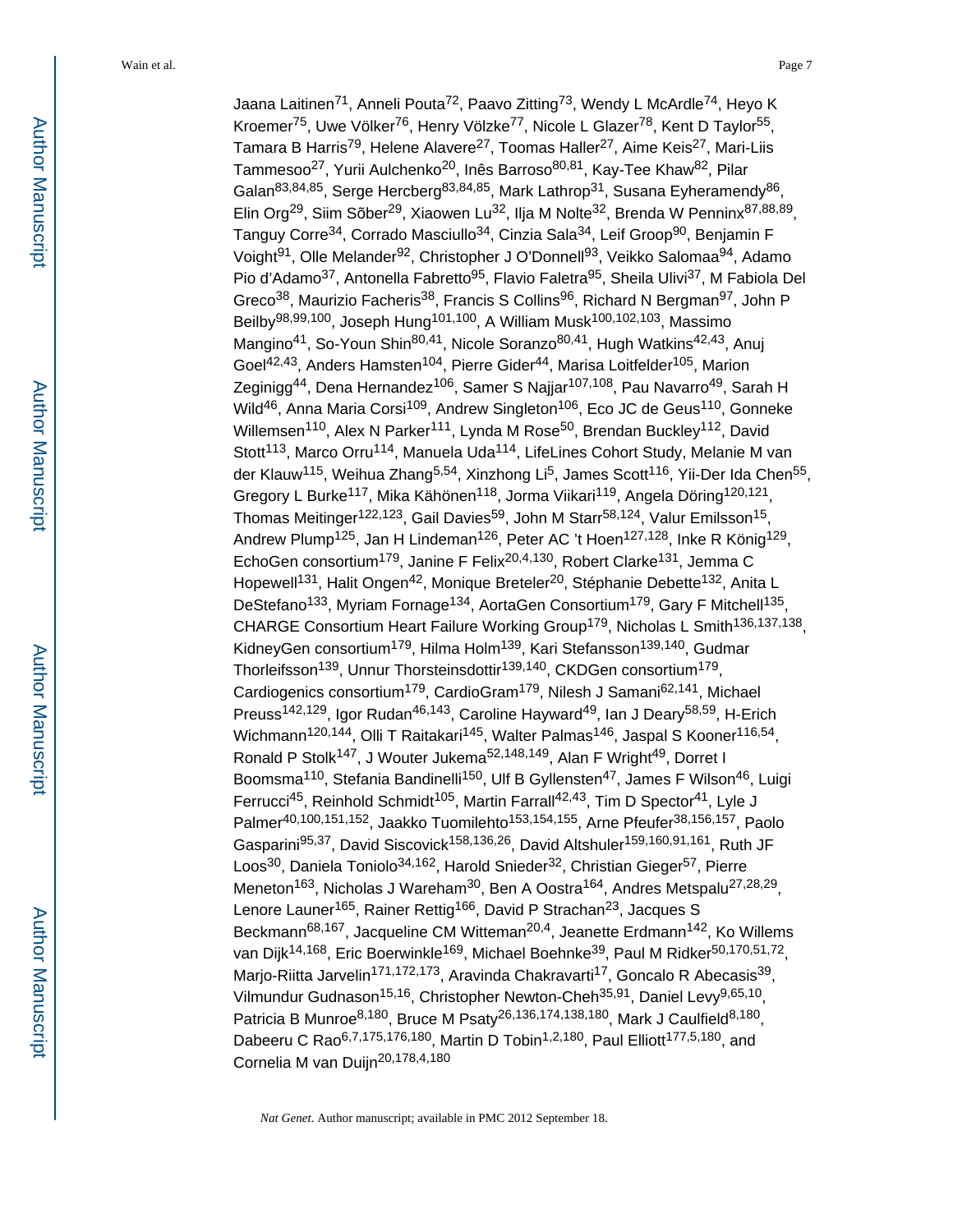# **Affiliations**

<sup>1</sup>Department of Health Sciences, University of Leicester, Leicester, UK <sup>2</sup>Department of Genetics, University of Leicester, Leicester, UK <sup>3</sup>Department of Internal Medicine, Erasmus University Medical Center, Rotterdam, The Netherlands <sup>4</sup>Netherlands Genomics Initiative (NGI)-sponsored Netherlands Consortium for Healthy Aging (NCHA) <sup>5</sup>Department of Epidemiology and Biostatistics, School of Public Health, Imperial College London, London, UK <sup>6</sup>Division of Biostatistics, Washington University in St. Louis, School of Medicine, Saint Louis, Missouri, USA <sup>7</sup>Department of Genetics, Washington University in St. Louis, School of Medicine, Saint Louis, Missouri, USA <sup>8</sup>Clinical Pharmacology and The Genome Centre, William Harvey Research Institute, Barts and The London School of Medicine and Dentistry, Queen Mary University of London, London, UK <sup>9</sup>Framingham Heart Study, Framingham, Massachusetts, USA <sup>10</sup>National Heart, Lung and Blood Institute, Bethesda, Maryland, USA <sup>11</sup>Institute of Social and Preventive Medicine (IUMSP), Centre Hospitalier Universitaire Vaudois, 1005 Lausanne, Switzerland <sup>12</sup>University of Lausanne, Lausanne, Switzerland <sup>13</sup>Department of Biostatistics, University of Washington, Seattle, Washington, USA <sup>14</sup>Department of Human Genetics, Leiden University Medical Center, Leiden, the Netherlands <sup>15</sup>Icelandic Heart Association, Kopavogur, Iceland <sup>16</sup>University of Iceland, Reykajvik, Iceland <sup>17</sup>Center for Complex Disease Genomics, McKusick-Nathans Institute of Genetic Medicine, Johns Hopkins University School of Medicine, Baltimore, Maryland, USA <sup>18</sup>Institute of Social and Preventive Medicine, Lausanne University Hospital, Lausanne, Switzerland <sup>19</sup>Cardiology, Department of Medicine, Geneva University Hospital, Geneva, Switzerland <sup>20</sup>Department of Epidemiology, Erasmus University Medical Center, Rotterdam, The Netherlands <sup>21</sup>Department of Mathematics, Boston University, Boston, Massachusetts, USA <sup>22</sup>Genetics Division R&D, GlaxoSmithKline, King of Prussia, Pennsylvania, USA <sup>23</sup>Division of Community Health Sciences, St George's, University of London, London, UK<sup>24</sup>Pediatric Epidemiology Center, University of South Florida, Tampa, Florida, USA <sup>25</sup>Department of Internal Medicine B, Ernst-Moritz-Arndt-University Greifswald, Greifswald, Germany <sup>26</sup>Cardiovascular Health Research Unit, Division of Internal Medicine, Department of Medicine, University of Washington, Seattle, Washington, USA <sup>27</sup>Estonian Genome Center, University of Tartu, Tartu, Estonia <sup>28</sup>Estonian Biocenter, Tartu, Estonia <sup>29</sup>Institute of Molecular and Cell Biology, University of Tartu, Tartu, Estonia <sup>30</sup>MRC Epidemiology Unit, Institute of Metabolic Science, Cambridge, UK <sup>31</sup>Centre National de Génotypage, Commissariat à L'Energie Atomique, Institut de Génomique, Evry, France <sup>32</sup>Unit of Genetic Epidemiology and Bioinformatics, Department of Epidemiology, University Medical Center Groningen, University of Groningen, Groningen, The Netherlands <sup>33</sup>Department of Genetics, University Medical Center Groningen, University of Groningen, Groningen, The Netherlands <sup>34</sup>Division of Genetics and Cell Biology, San Raffaele Scientific Institute, Milano, Italy <sup>35</sup>Center for Human Genetic Research, Cardiovascular Research Center, Massachusetts General Hospital, Boston, Massachusetts, USA <sup>36</sup>Cardiovascular Epidemiology and Genetics, Institut Municipal d'Investigacio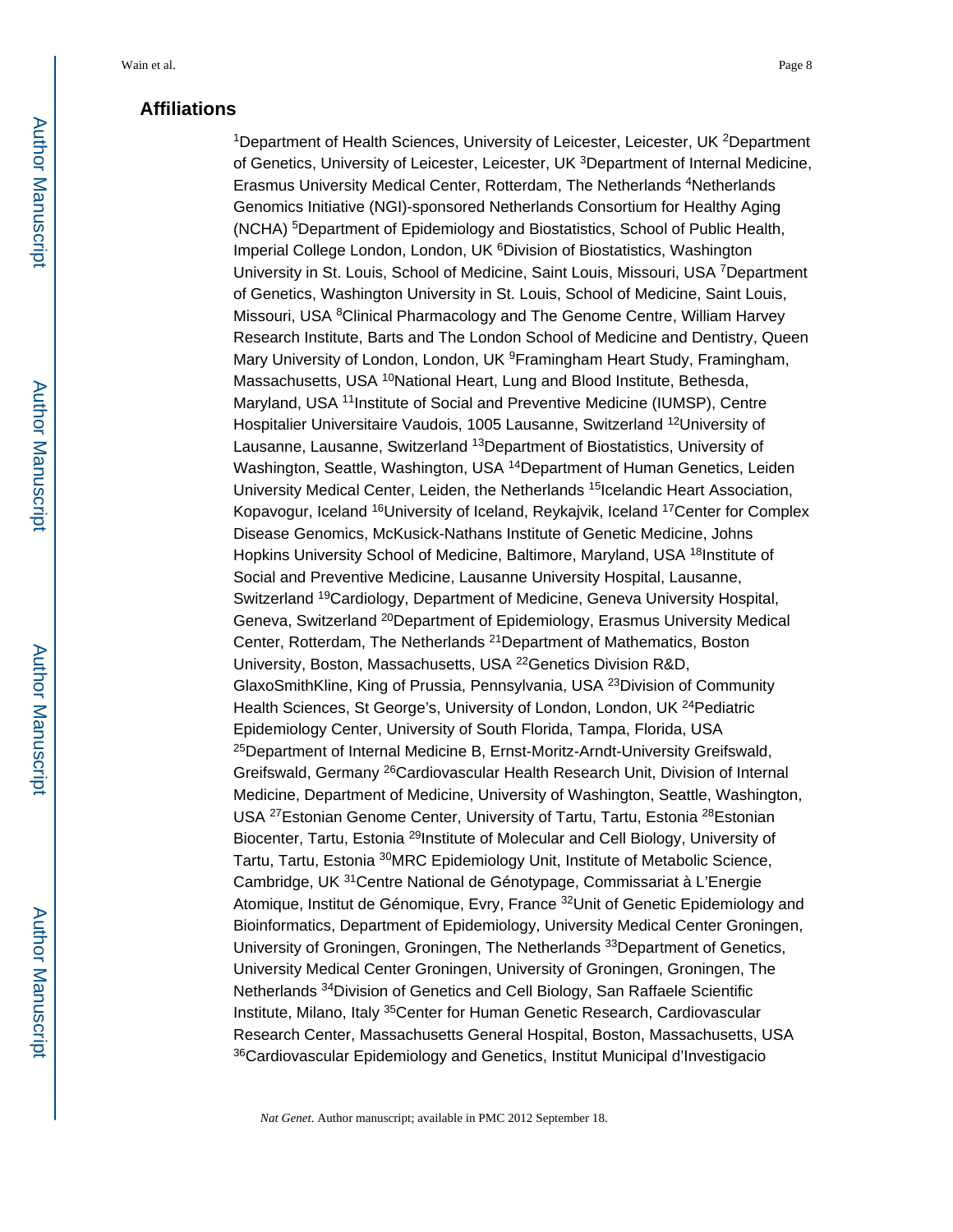Medica, Barcelona Biomedical Research Park, Barcelona, Spain <sup>37</sup>Medical Genetics IRCCS Burlo Garofolo/Università degli Studi di Trieste, Trieste, Italy <sup>38</sup>Institute of Genetic Medicine, European Academy Bozen/Bolzano (EURAC), Bolzano, Italy. Affiliated Institute of the University of Lübeck, Lübeck, Germany <sup>39</sup>Department of Biostatistics, Center for Statistical Genetics, University of Michigan, Ann Arbor, Michigan, USA <sup>40</sup>Centre for Genetic Epidemiology and Biostatistics, University of Western Australia, Crawley, Western Australia, Australia <sup>41</sup>Department of Twin Research and Genetic Epidemiology, King's College London, London, UK <sup>42</sup>Department of Cardiovascular Medicine, The Wellcome Trust Centre for Human Genetics, University of Oxford, Oxford, UK <sup>43</sup>Department of Cardiovascular Medicine, University of Oxford, John Radcliffe Hospital, Headington, Oxford, UK <sup>44</sup>Institute of Molecular Biology and Biochemistry, Medical University Graz, Graz, Austria <sup>45</sup>Clinical Research Branch, National Institute on Aging, Baltimore, Maryland, USA <sup>46</sup>Centre for Population Health Sciences, University of Edinburgh, Edinburgh, UK 47Department of Genetics and Pathology, Rudbeck Laboratory, Uppsala University, Uppsala, Sweden <sup>48</sup>NCA institute, Department of Biological Psychology, VU University, Amsterdam, The Netherlands <sup>49</sup>MRC Human Genetics Unit, Institute of Genetics and Molecular Medicine, Western General Hospital, Edinburgh, UK <sup>50</sup>Division of Preventive Medicine, Brigham and Women's Hospital, Boston, Massachusetts, USA <sup>51</sup>Harvard Medical School, Boston, Massachusetts, USA <sup>52</sup>Department of Cardiology, Leiden University Medical Center, Leiden, The Netherlands <sup>53</sup>Department of Gerontology and Geriatrics, Leiden University Medical Center, Leiden, The Netherlands <sup>54</sup>Ealing Hospital NHS Trust, Middlesex, UK <sup>55</sup>Medical Genetics Institute, Cedars-Sinai Medical Center, Los Angeles, California, USA <sup>56</sup>Department of Clinical Chemistry, University of Tampere and Tampere University Hospital, Tampere, Finland <sup>57</sup>Institute of Genetic Epidemiology, Helmholtz Zentrum München - German Research Center for Environmental Health, Neuherberg, Germany <sup>58</sup>Centre for Cognitive Ageing and Cognitive Epidemiology, The University of Edinburgh, Edinburgh, UK <sup>59</sup>Department of Psychology, The University of Edinburgh, Edinburgh, UK <sup>60</sup>Department of Public Health, Medical School, University of Split, Split, Croatia <sup>61</sup>Department of Pharmacology, Medical School, University of Split, Split, Croatia <sup>62</sup>Department of Cardiovascular Sciences, University of Leicester, Glenfield Hospital, Leicester, UK <sup>63</sup>Division of Epidemiology, Human Genetics and Environmental Sciences, School of Public Health, University of Texas at Houston Health Science Center, Houston, Texas, USA <sup>64</sup>Department of Internal Medicine, Division of Cardiovascular Medicine, University of Michigan Medical Center, Ann Arbor, Michigan, USA <sup>65</sup>Center for Population Studies, National Heart Lung, and Blood Institute, Bethesda, Maryland, USA 66Division of Epidemiology and Prevention, Boston University School of Medicine, Boston, Massachusetts, USA <sup>67</sup>Division of Cardiology, Massachusetts General Hospital, Boston, Massachusetts, USA <sup>68</sup>Département de Génétique Médicale, Université de Lausanne, Lausanne, Switzerland <sup>69</sup>Swiss Institute of Bioinformatics, Lausanne, Switzerland <sup>70</sup>Department of Internal Medicine, Centre Hospitalier Universitaire Vaudois, Lausanne, Switzerland <sup>71</sup>Finnish Institute of Occupational Health, Oulu,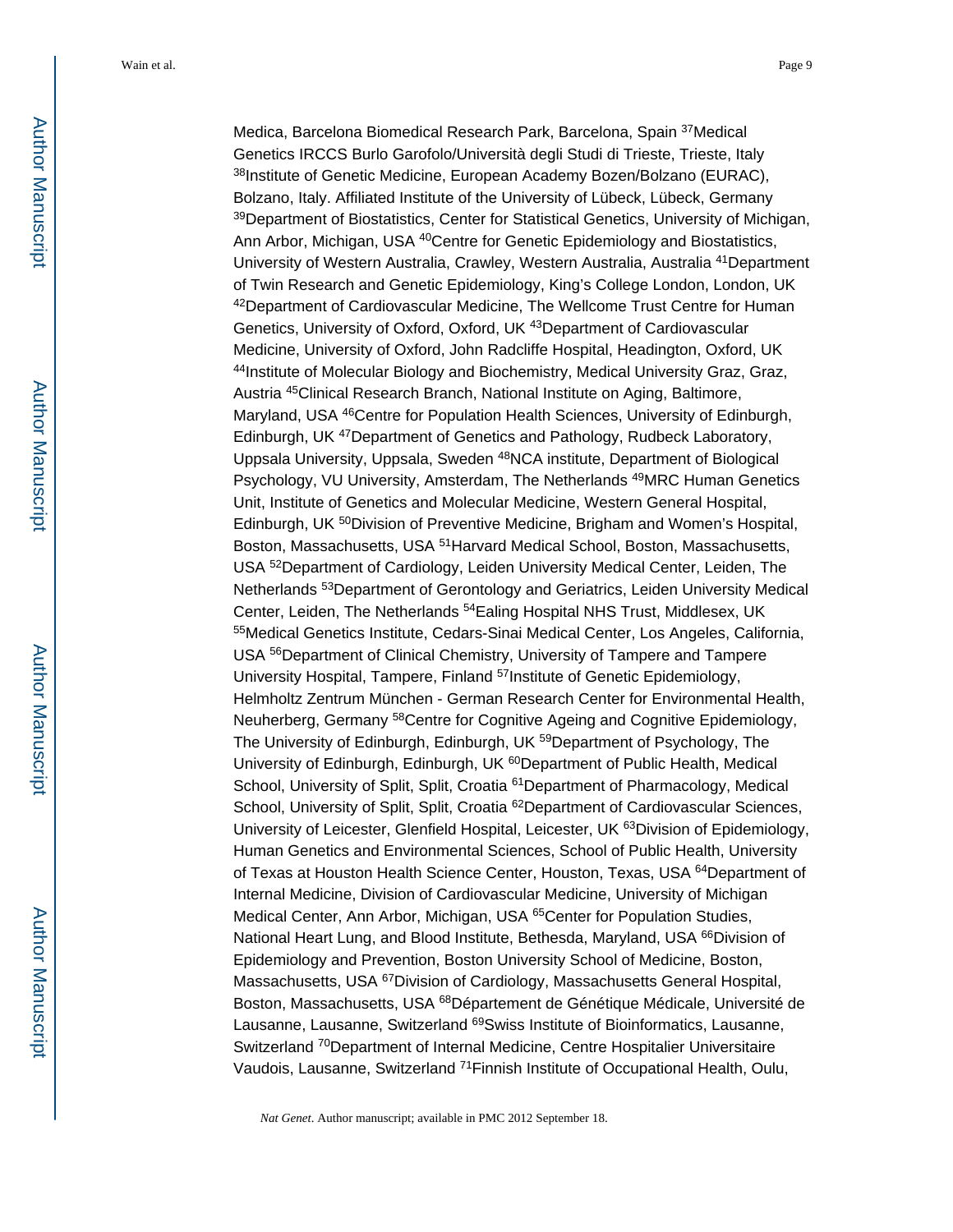Finland <sup>72</sup>National Institute for Health and Welfare, Oulu, Finland <sup>73</sup>Department of Physiatrics, Lapland Central Hospital, Rovaniemi, Finland <sup>74</sup>ALSPAC Laboratory, Department of Social Medicine, University of Bristol, Bristol, UK <sup>75</sup>Institute of Pharmacology, Ernst-Moritz-Arndt-University Greifswald, Greifswald, Germany <sup>76</sup>Institute for Genetics and Functional Genomics, Ernst-Moritz-Arndt-University Greifswald, Greifswald, Germany 77Institute for Community Medicine, Ernst-Moritz-Arndt-University Greifswald, Greifswald, Germany <sup>78</sup> Section of Preventive Medicine and Epidemiology, Department of Medicine, Boston University School of Medicine, Boston, Massachusetts, USA <sup>79</sup>National Institute of Aging's Laboratory for Epidemiology, Demography and Biometry, Bethesda, Maryland, USA 80Wellcome Trust Sanger Institute, Wellcome Trust Genome Campus, Hinxton, Cambridge, UK <sup>81</sup>University of Cambridge Metabolic Research Labs, Institute of Metabolic Science, Addenbrooke's Hospital, Cambridge, UK <sup>82</sup>Department of Public Health and Primary Care, Institute of Public Health, University of Cambridge, Cambridge, UK <sup>83</sup>U557 Institut National de la Santé et de la Recherche Médicale, Paris, France 84U1125 Institut National de la Recherche Agronomique, Paris, France <sup>85</sup>Université Paris 13, Bobigny, France <sup>86</sup>Department of Statistics, Pontificia Universidad Catolica de Chile, Santiago, Chile <sup>87</sup>Department of Psychiatry/EMGO Institute/Neuroscience Campus, VU University Medical Centre, Amsterdam, The Netherlands 88Department of Psychiatry, Leiden University Medical Centre, Leiden, The Netherlands <sup>89</sup>Department of Psychiatry, University Medical Center Groningen, University of Groningen, Groningen, The Netherlands <sup>90</sup>Department of Clinical Sciences, Diabetes and Endocrinology Research Unit, Lund University, University Hospital Malmö, Malmö, Sweden <sup>91</sup> Program in Medical and Population Genetics, Broad Institute of Harvard and MIT, Cambridge, Massachusetts, USA <sup>92</sup>Department of Clinical Sciences, Hypertension and Cardiovascular Diseases, University Hospital, Malmö, Lund University, Malmö 20502, Sweden <sup>93</sup>National Heart, Lung and Blood Institute and its Framingham Heart Study, 73 Mount Wayte Ave., Suite <sup>94</sup>Department of Chronic Disease Prevention, THL-National Institute for Health and Welfare, Helsinki, Finland <sup>95</sup>IRCSS Burlo Garofolo Medical Genetics, Trieste, Italy 96National Human Genome Research Institute, National Institutes of Health, Bethesda, Maryland, USA <sup>97</sup>Department of Physiology and Biophysics, Keck School of Medicine, University of Southern California, Los Angeles, California, USA 98Pathology and Laboratory Medicine, University of Western Australia, Crawley, Western Australia, Australia <sup>99</sup>Molecular Genetics, PathWest Laboratory Medicine, Nedlands, Western Australia, Australia<sup>100</sup>Busselton Population Medical Research Foundation, Sir Charles Gairdner Hospital, Nedlands, Western Australia, Australia <sup>101</sup>School of Medicine and Pharmacology, University of Western Australia, Crawley, Western Australia, Australia <sup>102</sup>School of Medicine and Pharmcology, University of Western Australia, Crawley, Western Australia, Australia <sup>103</sup>Department of Respiratory Medicine, Sir Charles Gairdner Hospital, Nedlands, Western Australia, Australia <sup>104</sup>Atherosclerosis Research Unit, Department of Medicine, Karolinska Institutet, Karolinska University Hospital, Stockholm, Sweden <sup>105</sup>Department of Neurology Section of Special Neurology, Medical University Graz, Graz, Austria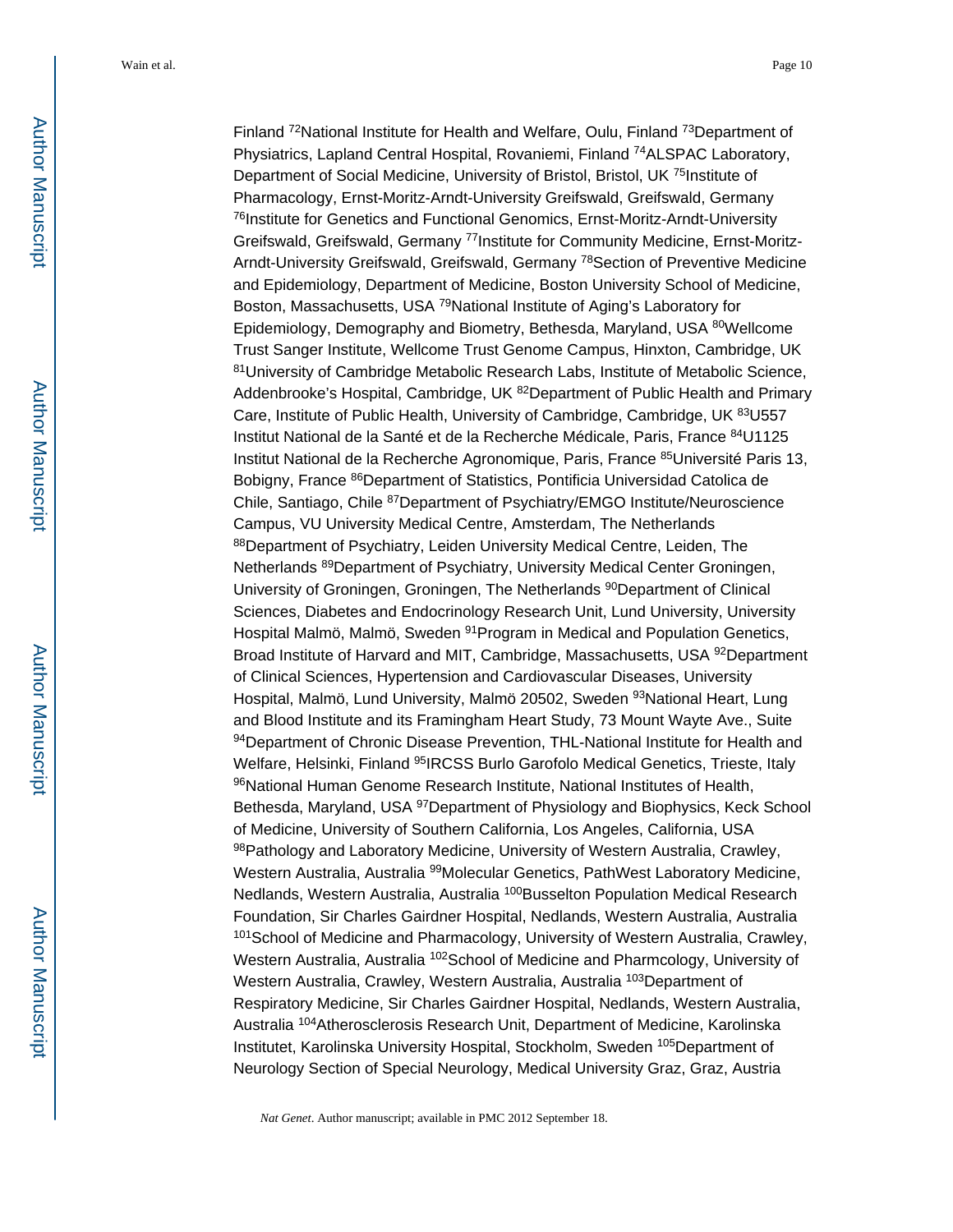<sup>106</sup>National Institute of Aging's Laboratory of Neurogenetics, Bethesda, Maryland, USA <sup>107</sup>Laboratory of Cardiovascular Science, Intramural Research Program, National Institute on Aging, NIH, Baltimore, Maryland, USA <sup>108</sup>Cardiovascular Research Institute, MedStar Health Research Institute, Washington Hospital Center, Washington DC, USA <sup>109</sup>Tuscany Regional Health Agency, Florence, Italy <sup>110</sup>EMGO + institute, Department of Biological Psychology, VU University, Amsterdam, The Netherlands <sup>111</sup>Amgen, Cambridge, Massachusetts, USA <sup>112</sup>Department of Pharmacology and Therapeutics, University College Cork, Cork, Ireland <sup>113</sup>Institute of Cardiovascular and Medical Sciences, School of Medicine, University of Glasgow, UK <sup>114</sup>Istituto di Neurogenetica e Neurofarmacologia, Consiglio Nazionale delle Ricerche, Monserrato, Italy <sup>115</sup>Department of Endocrinology, University Medical Center Groningen, University of Groningen, The Netherlands <sup>116</sup>National Heart and Lung Institute, Imperial College London, Hammersmith Hospital, London, UK <sup>117</sup>Division of Public Health Sciences, Wake Forest University School of Medicine, Winston-Salem, North Carolina, USA 118Department of Clinical Physiology, University of Tampere and Tampere University Hospital, Tampere, Finland <sup>119</sup>Department of Medicine, University of Turku and Turku University Hospital, Turku, Finland <sup>120</sup>Institute of Epidemiology I, Helmholtz Zentrum München - German Research Center for Environmental Health, Neuherberg, Germany

121 Institute of Epidemiology II, Helmholtz Zentrum München - German Research Center for Environmental Health, Neuherberg, Germany <sup>122</sup>Institute of Human Genetics, Helmholtz Zentrum München, German Research Centre for Environmental Health, Neuherberg, Germany <sup>123</sup>Institute of Human Genetics, Technische Universität München, Munich, Germany <sup>124</sup>Geriatric Medicine Unit, The University of Edinburgh, Royal Victoria, Edinburgh, UK <sup>125</sup>Cardiovascular Disease Franchise, Merck Research Laboratory, Rahway, New Jersey, USA <sup>126</sup>Department of Vascular Surgery, Leiden University Medical Center, Leiden, The Netherlands <sup>127</sup>Department of Human Genetics, Leiden University Medical Center, Leiden, The Netherlands <sup>128</sup>Leiden Genome Technology Center, Leiden University Medical Center, Leiden, The Netherlands <sup>129</sup>Institut für Medizinische Biometrie und Statistik, Universität zu Lübeck, Lübeck, Germany <sup>130</sup>German Cancer Research Center, Division of Clinical Epidemiology and Aging Research, Heidelberg, Germany <sup>131</sup>Clinical Trial Service Unit and Epidemiological Studies Unit, University of Oxford, Oxford, UK <sup>132</sup>Department of Neurology, Boston University School of Medicine, Boston, Massachusetts, USA <sup>133</sup>Boston University School of Public Health, Boston, Massachusetts, USA <sup>134</sup>Brown Foundation Institute of Molecular Medicine and Human Genetics Center, University of Texas Health Science Center at Houston, Houston, Texas, USA <sup>135</sup>Cardiovascular Engineering, Inc., Norwood, Massachusetts, USA <sup>136</sup>Department of Epidemiology, University of Washington, Seattle, Washington, USA <sup>137</sup>Seattle Epidemiologic Research and Information, Center of the Department of Veterans Affairs Office of Research and Development, Seattle, Washington, USA <sup>138</sup>Group Health Research Institute, Group Health Cooperative, Seattle, Washington, USA <sup>139</sup>deCODE genetics Inc, Reykjavik, Iceland 140Faculty of Medicine, University of Iceland, Reykjavik, Iceland <sup>141</sup>Leicester NIHR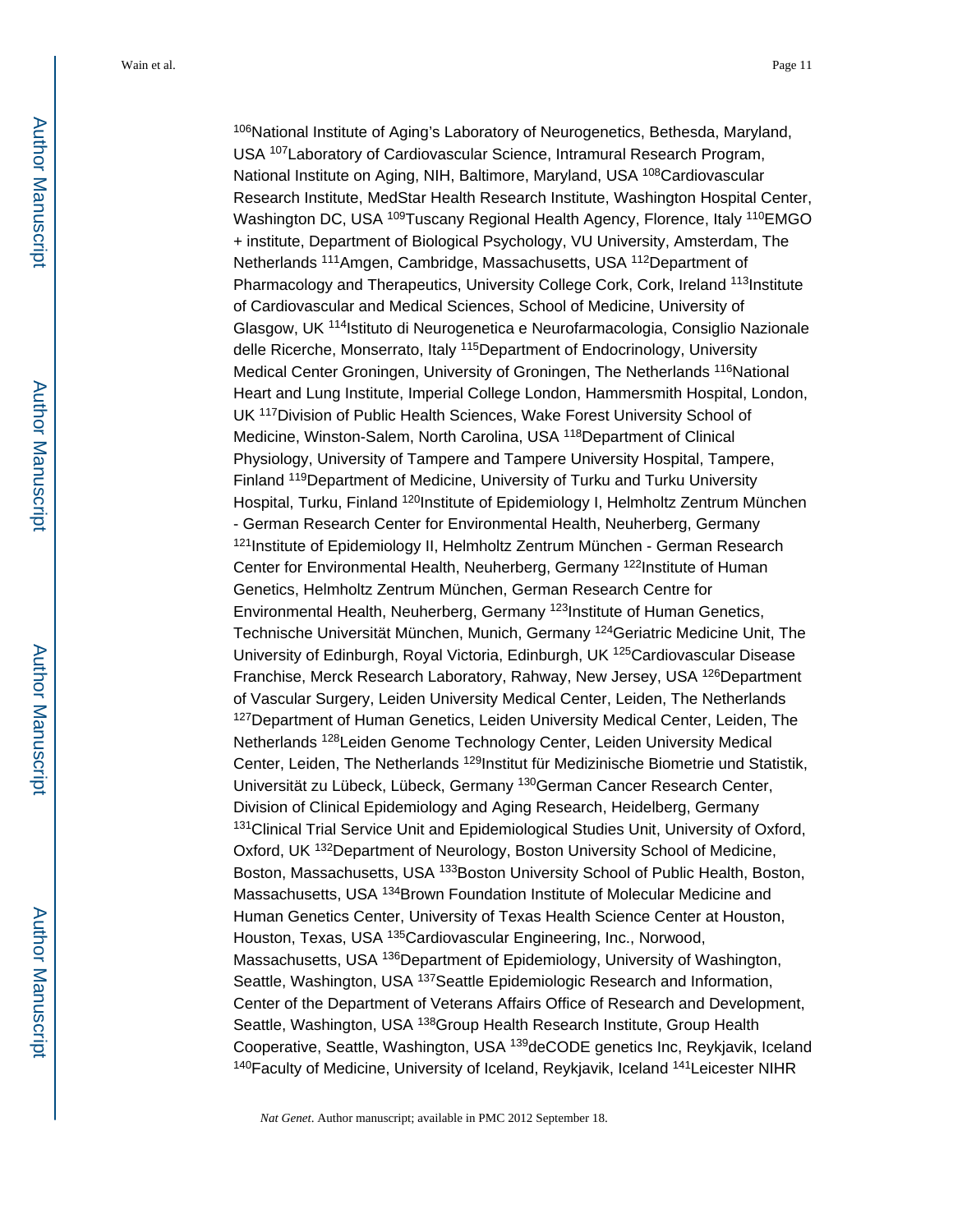Biomedical Research Unit in Cardiovascular Disease, Glenfield Hospital, Leicester, UK <sup>142</sup>Medizinische Klinik II, Universität zu Lübeck, Lübeck, Germany <sup>143</sup>Croatian Centre for Global Health, University of Split Medical School, Split, Croatia <sup>144</sup>Institute of Medical Informatics, Biometry and Epidemiology, Ludwig-Maximilians-Universität and Klinikum Grosshadern, Munich, Germany <sup>145</sup>Research Centre of Applied and Preventive Cardiovascular Medicine, University of Turku and the Department of Clinical Physiology, Turku University Hospital, Turku, Finland 146Columbia University, New York, New York, USA <sup>147</sup>Department of Epidemiology, University Medical Center Groningen, University of Groningen, The Netherlands <sup>148</sup>Durrer Center for Cardiogenetic Research, Amsterdam, The Netherlands 149Interuniversity Cardiology Institute of the Netherlands, Utrecht, the Netherlands <sup>150</sup>Geriatric Unit, Azienda Sanitaria Firenze (ASF), Florence, Italy <sup>151</sup>Ontario Institute for Cancer Research, Toronto, Canada <sup>152</sup>Samuel Lunenfeld Research Institute, Toronto, Canada <sup>153</sup>National Institute for Health and Welfare, Diabetes Prevention Unit, Helsinki, Finland 154Hjelt Institute, Department of Public Health, University of Helsinki, 00014 Helsinki, Finland <sup>155</sup>South Ostrobothnia Central Hospital, Seinajoki, Finland <sup>156</sup>Institute of Human Genetics, Klinikum rechts der Isar der Technischen Universität München, Munich, Germany <sup>157</sup>Institute of Human Genetics, Helmholtz Zentrum München, Neuherberg, Germany <sup>158</sup>Department of Medicine, University of Washington, Seattle, Washington, USA <sup>159</sup>Department of Medicine, Harvard Medical School, Boston, Massachusetts, USA <sup>160</sup>Department of Genetics, Harvard Medical School, Boston, Massachusetts, USA <sup>161</sup>Diabetes Unit, Massachusetts General Hospital, Boston, Massachusetts, USA <sup>162</sup>Institute of Molecuar Genetics\_CNR, Pavia, Italy <sup>163</sup>U872 Institut National de la Santé et de la Recherche Médicale, Centre de Recherche des Cordeliers, Paris, France <sup>164</sup>Department of Clinical Genetics, Erasmus University Medical Center, Rotterdam, The Netherlands <sup>165</sup>National Institute of Aging's Laboratory for Epidemiology, Demography and Biometry, Bethesda, Marylands, USA <sup>166</sup>Institute of Physiology, Ernst-Moritz-Arndt-University Greifswald, Greifswald, Germany <sup>167</sup>Service of Medical Genetics, Centre Hospitalier Universitaire Vaudois, Lausanne, Switzerland <sup>168</sup>Department of Internal Medicine, Leiden University Medical Center, Leiden, the Netherlands <sup>169</sup>Human Genetics Center, Houston, Texas, USA <sup>170</sup>Division of Cardiology, Brigham and Women's Hospital, Boston, Massachusetts, USA <sup>171</sup>Department of Biostatistics and Epidemiology, School of Public Health, Imperial College London, Norfolk Place, London, UK <sup>172</sup>Institute of Health Sciences, University of Oulu, University of Oulu, Finland <sup>173</sup>Biocenter, University of Oulu, Oulu, Finland <sup>174</sup>Department of Health Services, University of Washington, Seattle, Washington, USA <sup>175</sup>Department of Psychiatry, Washington University in St. Louis, School of Medicine, Saint Louis, Missouri, USA <sup>176</sup>Department of Mathematics, Washington University in St. Louis, School of Medicine, Saint Louis, Missouri, USA 177MRC-HPA Centre for Environment and Health, Imperial College London, London, UK <sup>178</sup>Centre of Medical Systems Biology, Erasmus University Medical Center, Rotterdam, The Netherlands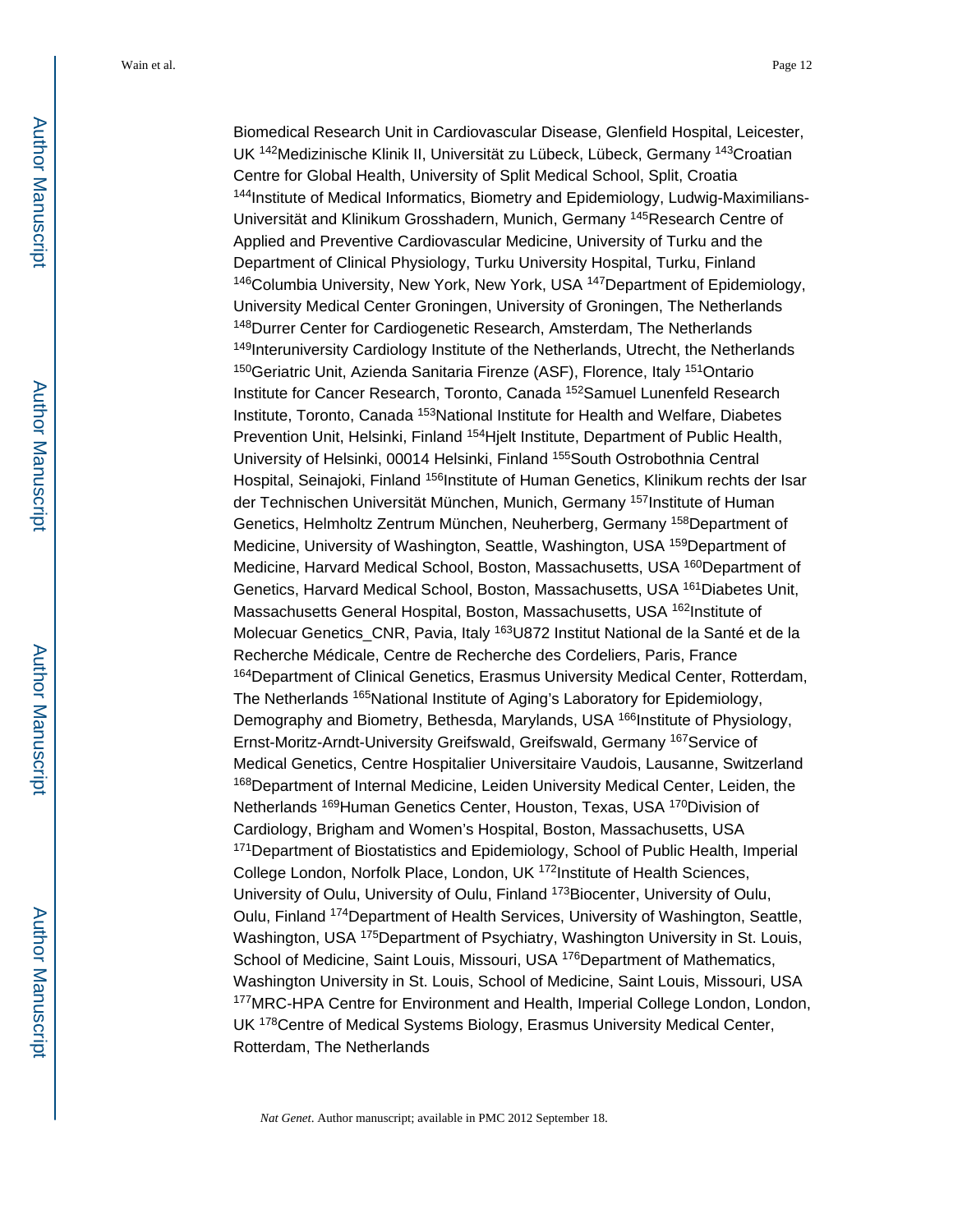### **Acknowledgments**

A number of the participating studies and authors are members of the CHARGE and Global BPgen consortia. Many funding mechanisms by NIH/NHLBI, European, and private funding agencies contributed to this work and a full list is provided in the Supplementary Note.

## **Contributions**

**ICBP-GWAS PP/MAP Working and Writing Sub-Group (alphabetical order)** M.J.C., P.E. (co-chair), T.J., P.B.M., P.F.O'R., M.D.T. (co-chair), C.M.V. (co-chair), G.C.V., L.V.W. **ICBP-GWAS Steering Committee (alphabetical order)** G.R.A., M.Bochud, M.Boehnke, MJ.C. (co-chair), A.C., G.B.E., P.E., T.B.H., M-R.J, A.D.J., T.J., M.G.L., L.L., D.L. (co-chair), P.B.M.(co-chair), C.N-C. (co-chair), B.M.P., K.M.R., A.V.S., M.D.T., C.M.V, G.C. V. **Analysis** L.V.W., G.C.V., P.F.O'R., T.J. **Expression analyses** V.E., P.H., A.D.J., D.L., J.H.L., C.P.N, A.Plump, P.A.C 't H., K.W.V. **Cohort contributions (alphabetical order):** *Study concept/design*: AGES: T.A., V.G., T.B.H., L.L., A.V.S., AortaGen Consortium: G.F.M., ARIC: E.B., A.C., S.K.G., ASPS: H.Schmidt, R.S., BLSA: L.F., B58C-T1DGC: D.P.S., B58C-WTCCC: D.P.S., BHS: L.J.P., CardioGram Consortium: N.J.S., C4D Consortium: R.Clarke, R.Collins, CHS: J.C.B., N.L.G., B.M.P., K.M.R., K.D.T., CHARGE Consortium Heart Failure Working Group: N.L.S., CoLaus: V.M., P.Vollenweider, G.Waeber, CROATIA-Korcula: C.H., CROATIA-Split: M.Boban, I.R., CROATIA-Vis: A.F.W., DeCode Genetics: H.H., K.S., G.T., U.T., DGI controls: D.A., L.G., C.N-C., ENGAGE: J.E., I.R.K., EGCUT: H.A., A.M., EPIC: K-T.K., ERF: B.A.O., Fenland: N.J.W., FUSION: M.Boehnke, F.S.C., R.N.B., J.T., INGI CARL: A.P.d'A., P.Gasparini, INGI-FVG: A.P.d'A., P.Gasparini, INCHIANTI: S.Bandinelli., Y.M., KORA S3: C.G., M.Laan, E.O., KORA F4: T.M, H-E.W., LifeLines: R.P.S., M.M.V., LOLIPOP: J.C.C., P.E., J.S.K., LBC1921/LBC1936: I.J.D., J.M.S., MICROS: A.Pfeufer, MESA: X.G., W.P., MIGen controls: O.M., C.J.O., V.S., D.Siscovick, NESDA: B.W.P., H.Snieder, NEURO-CHARGE Consortium: M.Breteler M.Fornage, NFBC1966: M-R.J, P.Z, NSPHS: U.B.G., S.E.H., NTR: D.I.B., E. J.C. deG., ORCADES: H.C., J.F.W., PROCARDIS controls: M.Farrall, A.Hamsten, J.F.P., H.W., PROSPER/PHASE: B.B., J.W.J., D.Stott, RSI/RSII/RSIII: A.Hofman, C. M.V., J.C.M.W., SardiNIA: G.A., M.U., SHIP: M.D., H.K.K., R.R., U.V., H.V., SUVIMAX: P.Gilan, S.Hercberg, P.M., TwinsUK: T.D.S., WGHS: P.M.R., YFS: M.K., T.L., O.T.R., J.V. *Phenotype data acquisition/QC***: AGES:**  T.A., V.G., T.B.H., L.L., ARIC: A.C., S.K.G., A.C.M, D.C.R., ASPS: M.Loitfelder, R.S., BLSA: S.N., B58C-T1DGC: D.P.S., B58C-WTCCC: D.P.S., BHS: J.P.B., J.H., C4D Consortium: R.Clarke, R.Collins, J.C.H., CHS: B.M.P., CoLaus: M.Bochud, V.M., P.Vollenweider, CROATIA-Korcula: C.H., O.P., CROATIA-Split: M.Boban, I.R., DGI controls: L.G., C.N-C., EGCUT: H.A., A.K., A.M., M-L.T., EPIC: N.J.W., Fenland: N.J.W., FHS: S.-J.H., M.G.L., D.L., R.S.V., T.J.W., FUSION: J.T., INGI CARL: A.F., F.F., P.Gasparini, S.U., INGI FVG: A.F., F.F., P.Gasparini, S.U., INGI-Val Borbera: C.Masciullo, C.S., D.T., INCHIANTI: A.M.C., KORA S3: C.G., KORA F4: A.D., LifeLines: M.M.V., LOLIPOP: J.C.C., J.S.K., J.S., LBC1921/LBC1936: I.J.D., L.M.L., J.M.S., MICROS: M.Facheris, A.Pfeufer, MESA: X.G., W.P., MIGen controls: G.L., O.M., C.J.O., V.S., D.Siscovick, NESDA: : X.Lu, I.M.N., B.W.P., H.Snieder, NEURO-CHARGE Consortium: M.Breteler, S.D., A.L.D., M.Fornage, NFBC1966: P.E., M-R.J., J.Laitinen,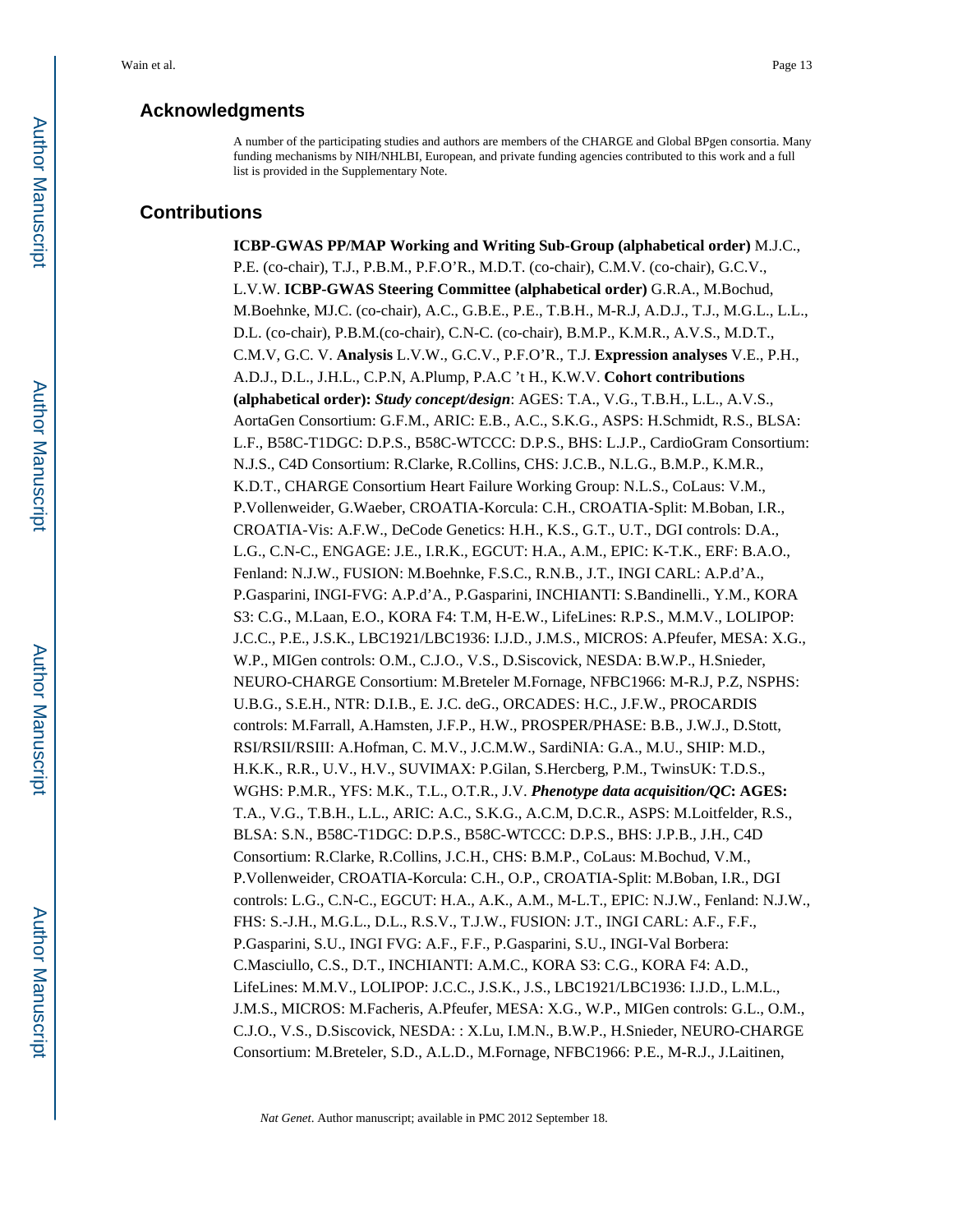A.Pouta, P.Z., NSPHS: J.A.C., U.B.G., S.E.H., P.J.T., NTR: D.I.B., E.J.C.deG., G.Willemsen, ORCADES: S.H.W., J.F.W., PROCARDIS controls: J.F.P., PROSPER/ PHASE: D.Stott, S.T., RSI/RSII/RSIII: F.U.S.M.R., E.J.G.S., C.M.V., G.C.V., J.C.M.W., SardiNIA: M.O., M.U., SHIP: M.D., R.R., H.V., SUVIMAX: P.Gilan, M.Lathrop, TwinsUK: T.D.S., WGHS: D.I.C., A.N.P., YFS: M.K., T.L., O.T.R., J.V. *Genotype data acquisition/QC*: AGES: A.V.S., ARIC: A.C., G.B.E., S.K.G., A.C.M., D.C.R, G.S., ASPS: P.Gider, H. Schmidt, M.Z., BLSA: D.Hernandez, B58C-T1DGC: S.Heath, W.L.McA., B58C-WTCCC: W.L.McA., BHS: J.P.B., R.J.W., C4D Consortium: J.C.H., H.O., CHS: J.C.B., N.L.G., K.D.T., CoLaus: V.M., P.Vollenweider, CROATIA-Korcula: C.H., O.P., CROATIA-Split: I.R., CROATIA-Vis: V.V., DGI controls: D.A., B.F.V., EGCUT: T.E., T.H., EPIC: N.J.W., Fenland: R.J.F.L., J.Luan, N.J.W., FHS: S.-J.H., M.G.L., FUSION: F.S.C., INGI CARL: A.P.d'A., INGI FVG: A.P.d'A., INGI Val Borbera: C.Masciullo, C.S., D.T., INCHIANTI: A.S., KORA S3: C.G., M.Laan, E.O., KORA F4: T.M, H-E.W., LifeLines: B.Z.A., LOLIPOP: J.C.C., J.S.K., J.S., W.Z., LBC1921/LBC1936: G.D., I.J.D., MICROS: I.P., MESA: X.G., MIGen controls: G.L., O.M., C.J.O., V.S., D.S., NESDA: J.F., X.Lu, I.M.N., B.W.P., H.Snieder, NFBC1966: P.E., M-R.J., J.Laitinen, P.Z., NSPHS: J.P., P.J.T., NTR: D.I.B., E.J.C.deG., J-J.H., G.Willemsen, ORCADES: H.C., J.F.W., PROCARDIS controls: A.G., J.F.P., PROSPER/PHASE: S.T., RSI/RSII/RSIII: F.R., A.G.U., SardiNIA: G.A., SHIP: H.K.K., U.V., H.V., SUVIMAX: S.Heath, M.Lathrop, TwinsUK: M.M., S-Y.S, N.S., F.Z., WGHS: P.M.R., YFS: T.L., O.T.R. *Data analysis***:**  AGES: T.A., A.V.S, ARIC: A.C., G.B.E., A.C.M., V.P., D.C.R, G.S., ASPS: P.Gider, H. Schmidt, M.Z., BLSA: T.T. B58C-T1DGC: D.P.S., B58C-WTCCC: D.Hadley, D.P.S., BHS: W.A.M., L.J.P., R.J.W., C4D Consortium: J.C.H., H.O., CHS: J.C.B., N.L.G., K.M.R., CoLaus: S.Bergmann, M.Bochud, T.J., CROATIA-Korcula: C.H., O.P., CROATIA-Split: C.H., CROATIA-Vis: V.V., DGI controls: P.A., C.N-C., B.F.V., EchoGen Consortium: J.F.F., EGCUT: T.E., T.H., ENGAGE: M.P., EPIC: I.B., R.J.F.L., N.J.W., J.H.Z., ERF: A.C.J.W.J., Y.A., Fenland: R.J.F.L, J.Luan., FHS: S.-J.H., M.G.L., FUSION: A.U.J., INGI CARL: N.P., INGI FVG: N.P., INGI Val Borbera: T.C., G.P., C.S., D.T., KORA S3: S.E., S.S., KORA F4: B.K., LifeLines: B.Z.A., LOLIPOP: J.C.C., J.S.K., X.Li, J.S., W.Z., LBC1921/LBC1936: L.M.L., MICROS: F.D-G.M., MESA: X.G., W.P., MIGen controls: G.L., NESDA: J.F., X.Lu., NEURO-CHARGE Consortium: S.D., A.L.D, M.Fornage, NFBC1966: P.F.O'R., NSPHS: J.A.C., W.I., NTR: J-J.H., ORCADES: P.N., S.H.W., J.F.W., PROCARDIS controls: M.Farrall, A.G., J.F.P., PROSPER/PHASE: J.W.J., S.T., RSI/RSII/RSIII: N.A., S.K., C.M.V., G.C.V., SardiNIA: J.L.B-G., SHIP: U.V., SUVIMAX: T.J., P.M., TwinsUK: N.S., F.Z., WGHS: D.I.C., L.M.R., YFS: T.L., O.T.R.

# **References**

- 1. Ehret G, et al. Genetic Variants in Novel Pathways Influence Blood Pressure and Cardiovascular Disease Risk. Nature. 2011
- 2. Levy D, et al. Genome-wide association study of blood pressure and hypertension. Nat Genet. 2009; 41:677–87. [PubMed: 19430479]
- 3. Newton-Cheh C, et al. Genome-wide association study identifies eight loci associated with blood pressure. Nat Genet. 2009; 41:666–76. [PubMed: 19430483]
- 4. Lawes CM, et al. Blood pressure and the global burden of disease 2000. Part II: estimates of attributable burden. J Hypertens. 2006; 24:423–30. [PubMed: 16467640]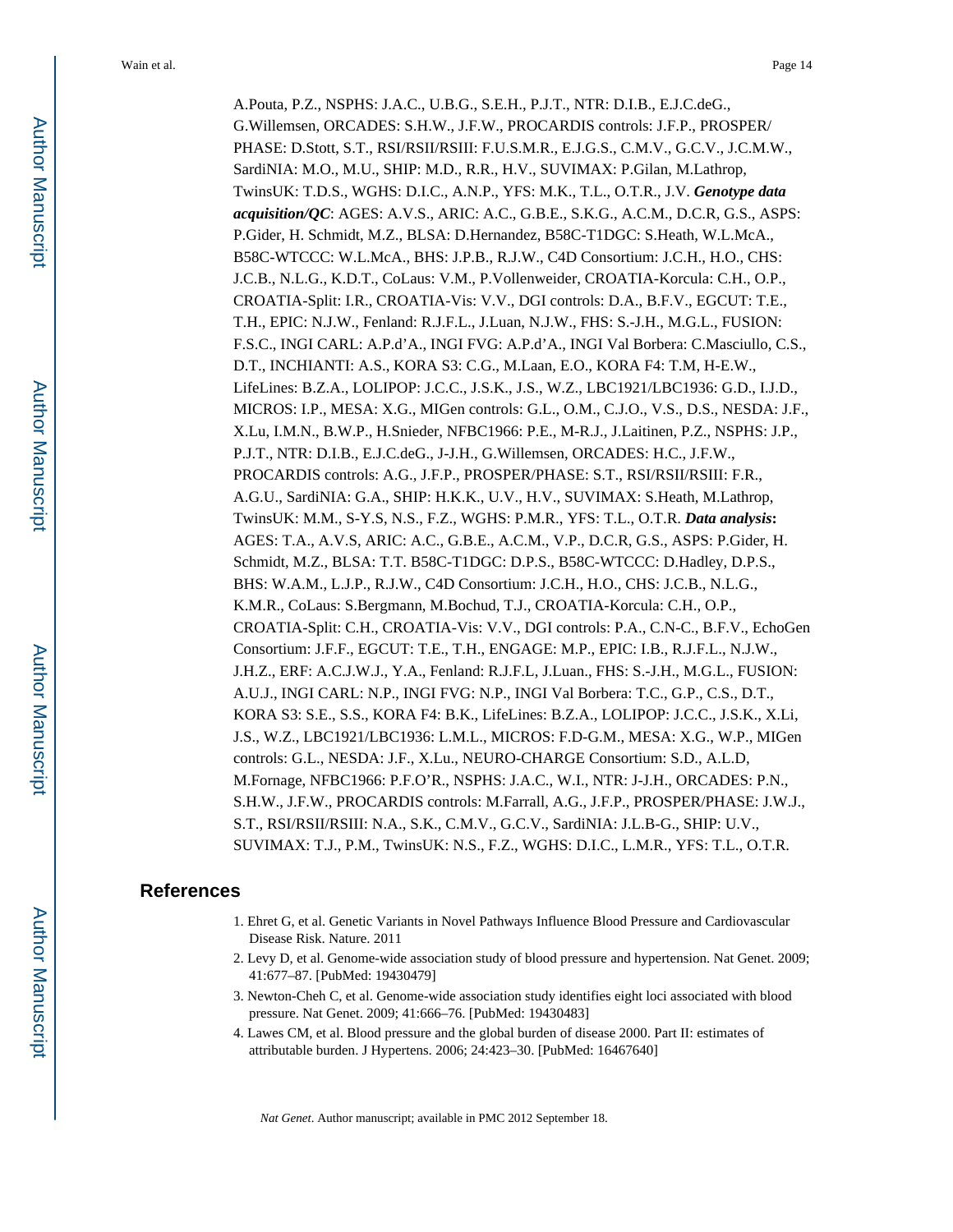- 5. Rose, G. Strategies of prevention: the individual and the population. In: Marmot, M.; E, P., editors. Coronary heart disease epidemiology: From aetiology to Public health. Oxford University Press; Oxford: 2005. p. 631-41.
- 6. Domanski MJ, et al. Independent prognostic information provided by sphygmomanometrically determined pulse pressure and mean arterial pressure in patients with left ventricular dysfunction. J Am Coll Cardiol. 1999; 33:951–8. [PubMed: 10091821]
- 7. Domanski M, et al. Pulse pressure and cardiovascular disease-related mortality: follow-up study of the Multiple Risk Factor Intervention Trial (MRFIT). Jama. 2002; 287:2677–83. [PubMed: 12020303]
- 8. Franklin SS, et al. Single versus combined blood pressure components and risk for cardiovascular disease: the Framingham Heart Study. Circulation. 2009; 119:243–50. [PubMed: 19118251]
- 9. Lewington S, Clarke R, Qizilbash N, Peto R, Collins R. Age-specific relevance of usual blood pressure to vascular mortality: a meta-analysis of individual data for one million adults in 61 prospective studies. Lancet. 2002; 360:1903–13. [PubMed: 12493255]
- 10. Devlin B, Roeder K. Genomic control for association studies. Biometrics. 1999; 55:997–1004. [PubMed: 11315092]
- 11. Kato N, et al. Meta-analysis of genome-wide association studies identifies common variants associated with blood pressure variation in east Asians. Nat Genet. May 15.2011 published online.
- 12. Sesso HD, et al. Systolic and diastolic blood pressure, pulse pressure, and mean arterial pressure as predictors of cardiovascular disease risk in Men. Hypertension. 2000; 36:801–7. [PubMed: 11082146]
- 13. Darne B, Girerd X, Safar M, Cambien F, Guize L. Pulsatile versus steady component of blood pressure: a cross-sectional analysis and a prospective analysis on cardiovascular mortality. Hypertension. 1989; 13:392–400. [PubMed: 2522417]
- 14. Blacher J, Safar ME. Large-artery stiffness, hypertension and cardiovascular risk in older patients. Nat Clin Pract Cardiovasc Med. 2005; 2:450–5. [PubMed: 16265585]
- 15. Dart AM, Kingwell BA. Pulse pressure--a review of mechanisms and clinical relevance. J Am Coll Cardiol. 2001; 37:975–84. [PubMed: 11263624]
- 16. Johnson AD, et al. Genome-wide meta-analyses identifies seven loci associated with platelet aggregation in response to agonists. Nat Genet. 2010; 42:608–13. [PubMed: 20526338]
- 17. Soranzo N, et al. A novel variant on chromosome 7q22.3 associated with mean platelet volume, counts, and function. Blood. 2009; 113:3831–7. [PubMed: 19221038]
- 18. Soranzo N, et al. A genome-wide meta-analysis identifies 22 loci associated with eight hematological parameters in the HaemGen consortium. Nat Genet. 2009; 41:1182–90. [PubMed: 19820697]
- 19. Oudit GY, et al. Phosphoinositide 3-kinase gamma-deficient mice are protected from isoproterenol-induced heart failure. Circulation. 2003; 108:2147–52. [PubMed: 12963636]
- 20. Perrino C, et al. Dynamic regulation of phosphoinositide 3-kinase-gamma activity and betaadrenergic receptor trafficking in end-stage human heart failure. Circulation. 2007; 116:2571–9. [PubMed: 17998459]
- 21. Wagsater D, et al. ADAMTS-4 and -8 are inflammatory regulated enzymes expressed in macrophage-rich areas of human atherosclerotic plaques. Atherosclerosis. 2008; 196:514–22. [PubMed: 17606262]
- 22. Ellis PD, Chen Q, Barker PJ, Metcalfe JC, Kemp PR. Nov gene encodes adhesion factor for vascular smooth muscle cells and is dynamically regulated in response to vascular injury. Arterioscler Thromb Vasc Biol. 2000; 20:1912–9. [PubMed: 10938011]
- 23. Shimoyama T, et al. CCN3 inhibits neointimal hyperplasia through modulation of smooth muscle cell growth and migration. Arterioscler Thromb Vasc Biol. 2010; 30:675–82. [PubMed: 20139355]
- 24. Heath E, et al. Abnormal skeletal and cardiac development, cardiomyopathy, muscle atrophy and cataracts in mice with a targeted disruption of the Nov (Ccn3) gene. BMC Dev Biol. 2008; 8:18. [PubMed: 18289368]
- 25. Cools J, et al. Fusion of a novel gene, BTL, to ETV6 in acute myeloid leukemias with a t(4;12) (q11-q12;p13). Blood. 1999; 94:1820–4. [PubMed: 10477709]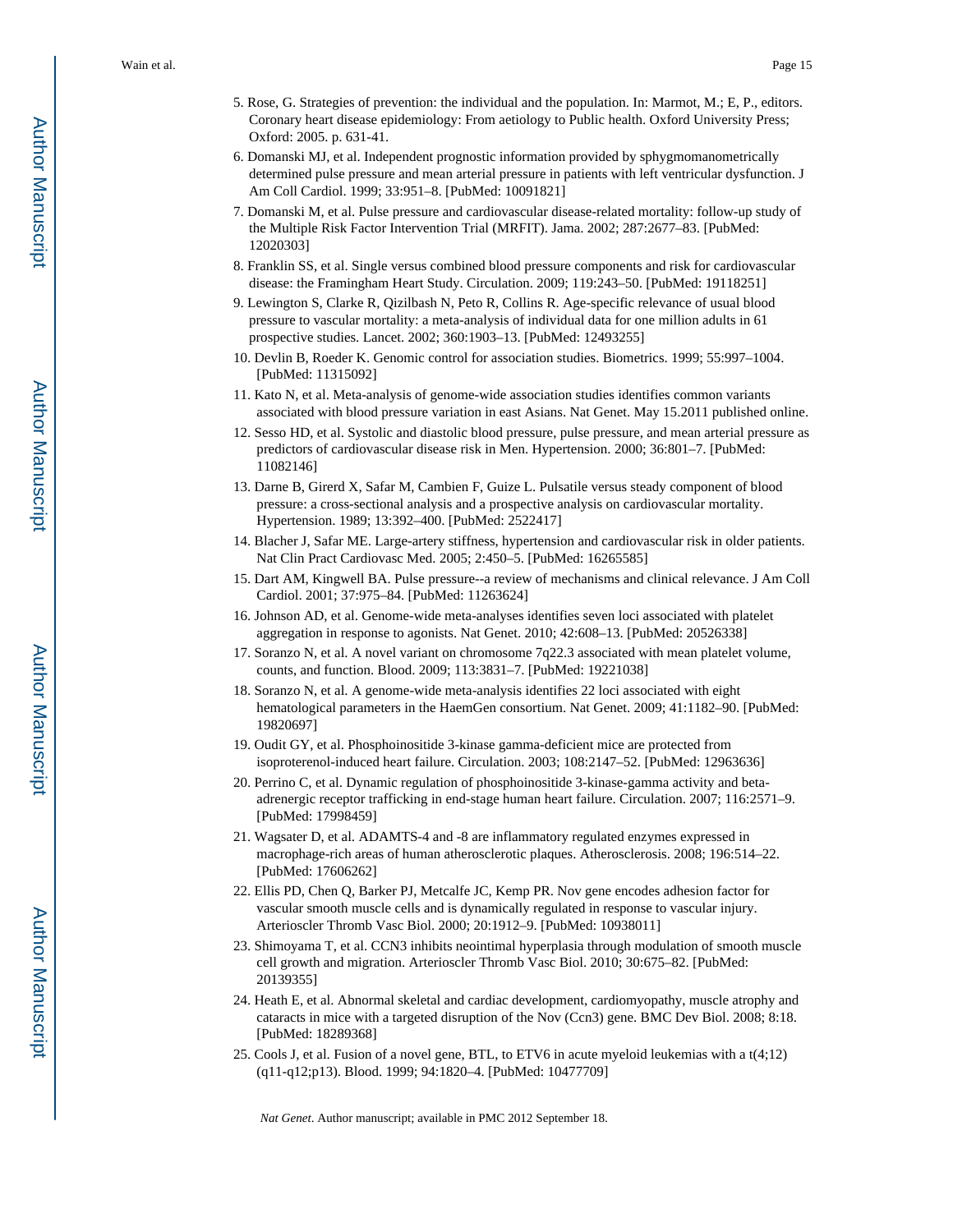- 26. Kamatani Y, et al. Genome-wide association study of hematological and biochemical traits in a Japanese population. Nat Genet. 2010; 42:210–5. [PubMed: 20139978]
- 27. Dorn GW 2nd. Adrenergic signaling polymorphisms and their impact on cardiovascular disease. Physiol Rev. 2010; 90:1013–62. [PubMed: 20664078]
- 28. Kitsios GD, Zintzaras E. Synopsis and data synthesis of genetic association studies in hypertension for the adrenergic receptor family genes: the CUMAGAS-HYPERT database. Am J Hypertens. 2010; 23:305–13. [PubMed: 20044737]
- 29. Rohrer DK, Chruscinski A, Schauble EH, Bernstein D, Kobilka BK. Cardiovascular and metabolic alterations in mice lacking both beta1- and beta2-adrenergic receptors. J Biol Chem. 1999; 274:16701–8. [PubMed: 10358009]
- 30. Cheng G, Qiao F, Gallien TN, Kuppuswamy D, Cooper Gt. Inhibition of beta-adrenergic receptor trafficking in adult cardiocytes by MAP4 decoration of microtubules. Am J Physiol Heart Circ Physiol. 2005; 288:H1193–202. [PubMed: 15528234]
- 31. Li Y, Abecasis GR. Mach 1.0: Rapid haplotype reconstruction and missing genotype inference. Am J Hum Genet S. 2006; 79:2290.
- 32. Marchini J, Howie B, Myers S, McVean G, Donnelly P. A new multipoint method for genomewide association studies by imputation of genotypes. Nat Genet. 2007; 39:906–13. [PubMed: 17572673]
- 33. Servin B, Stephens M. Imputation-based analysis of association studies: candidate regions and quantitative traits. PLoS Genet. 2007; 3:e114. [PubMed: 17676998]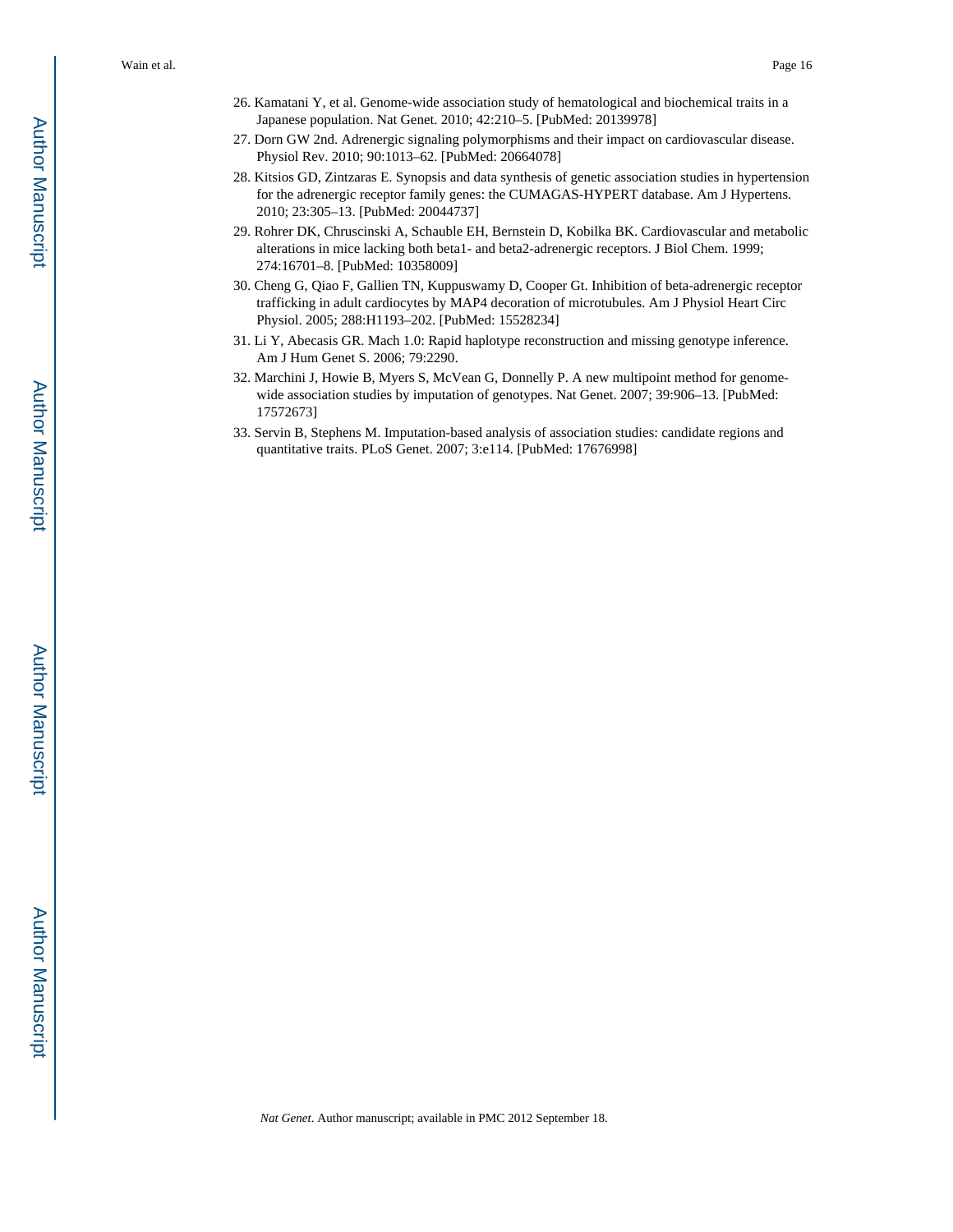

PP rs11222084

Plotted SNPs <mark>Hilliannia</mark> (HTM Hill HTM HTM) (Consumer An anti-**SALL JULI** 

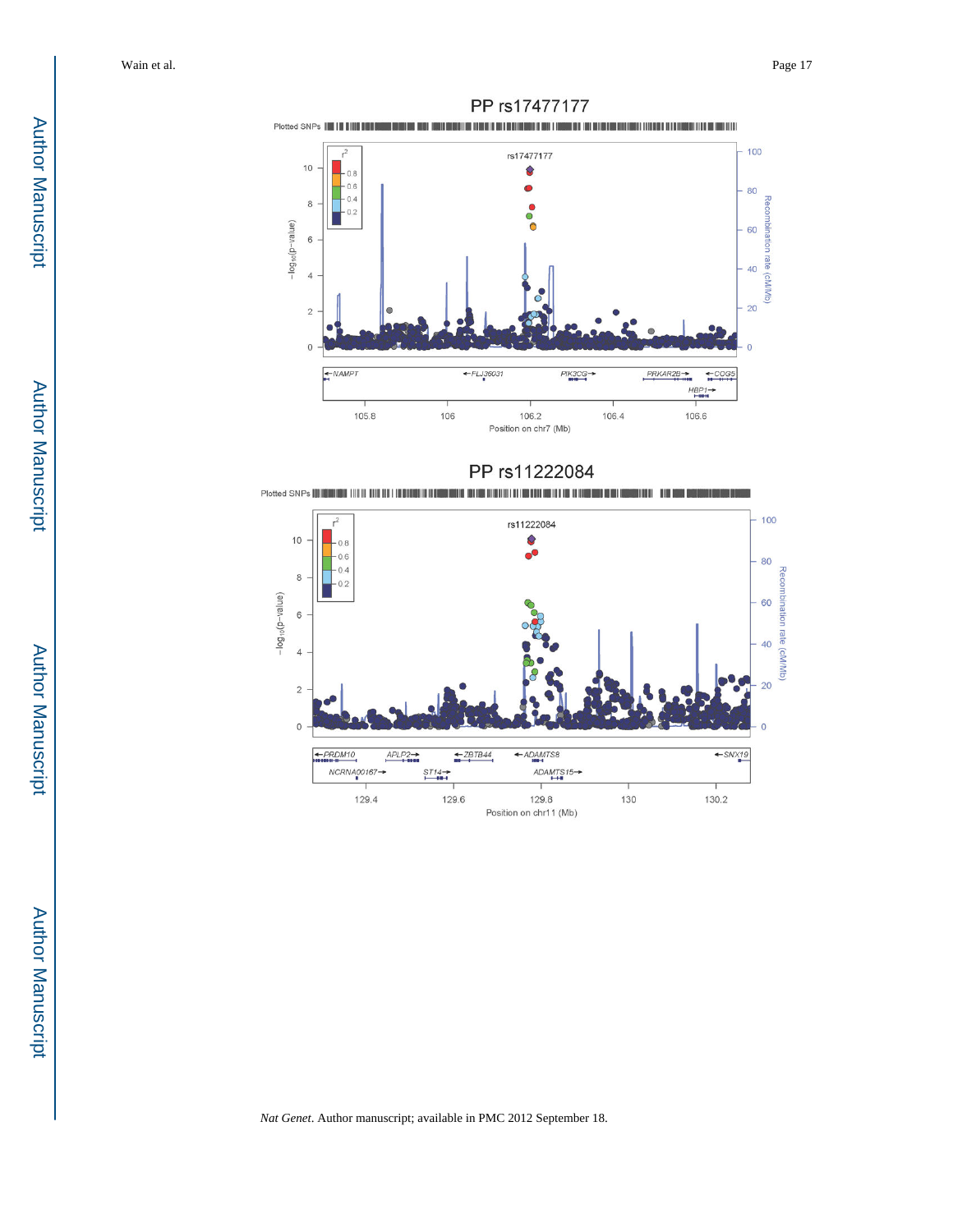

PP rs871606 non consider a compared to a fire out the contract contract the color term of the compared the consideration Plotted SNPs **|| || || || || || || || || || || ||** 

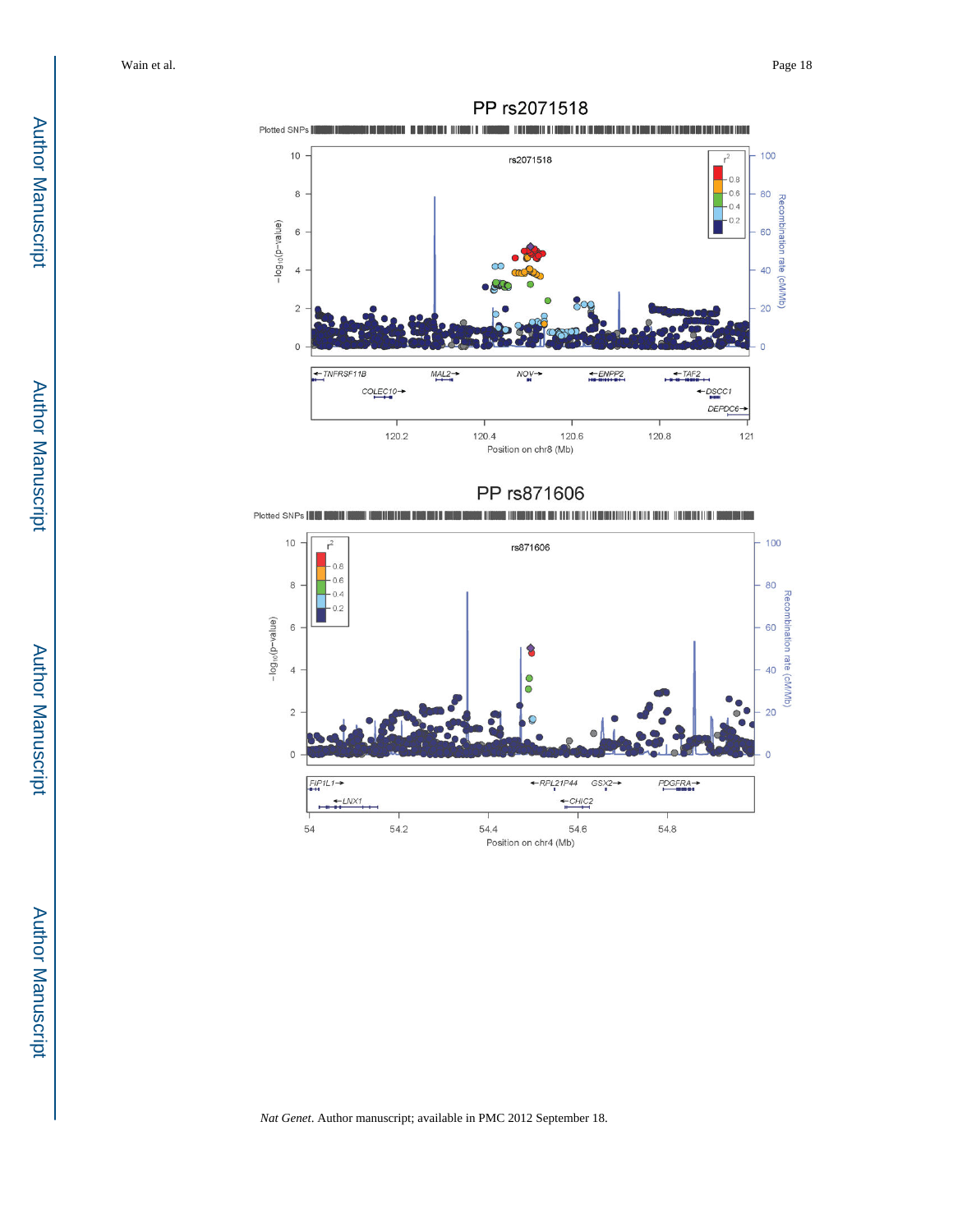

MAP rs319690 Plotted SNPs. The UNITED THE UNITED STATES IN THE TELL BE THE TELL BE THE TELL BE THE UNITED STATES OF THE UNITED STATES OF DECISION  $10$ rs319690

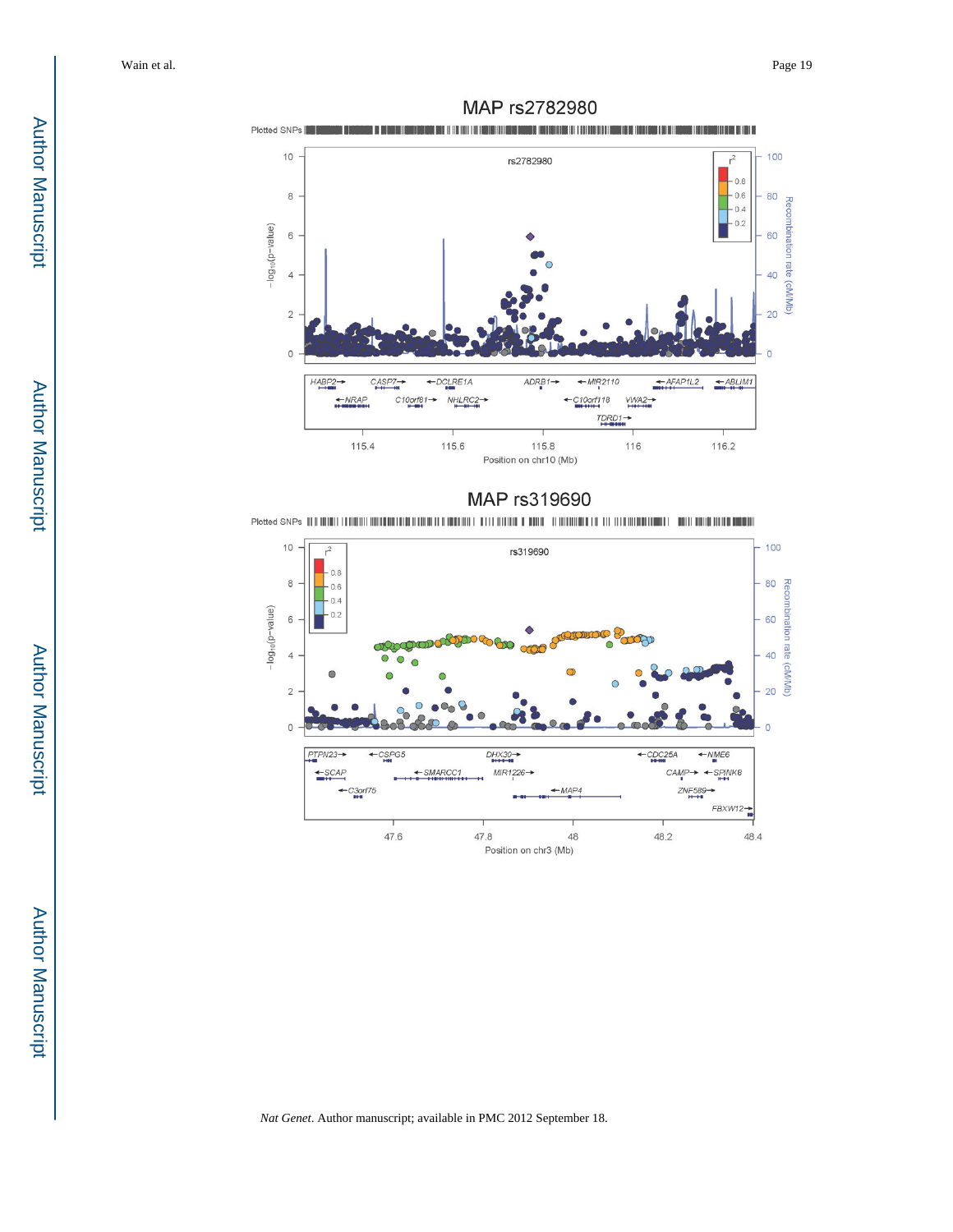

Plotted SNPs (001 IN IT ON THE RECORD IN THE RELEASED FOR THE RECORD IN THE RECORD IN THE RELEASED OF THE RECORD IN THE RELEASED IN THE RECORD IN THE RECORD IN THE RELEASED OF THE RELEASED OF THE RELEASED OF THE RELEASED O



#### **Figure 1.**

Regional association plots of the 8 SNPs at 7 loci showing genome-wide significant association  $(P<5\times10^{-8})$  with pulse pressure and/or mean arterial pressure. Statistical significance of each SNP shown on the  $-\log_{10}$  scale as a function of chromosome position (NCBI build 36) in the meta-analysis of stage 1 only. The sentinel SNP at each locus is shown in blue; the correlations  $(r^2)$  of each of the surrounding SNPs to the sentinel SNP are shown in the colours indicated in the key. Fine –scale recombination rate is shown in blue. Gene positions are indicated at the bottom.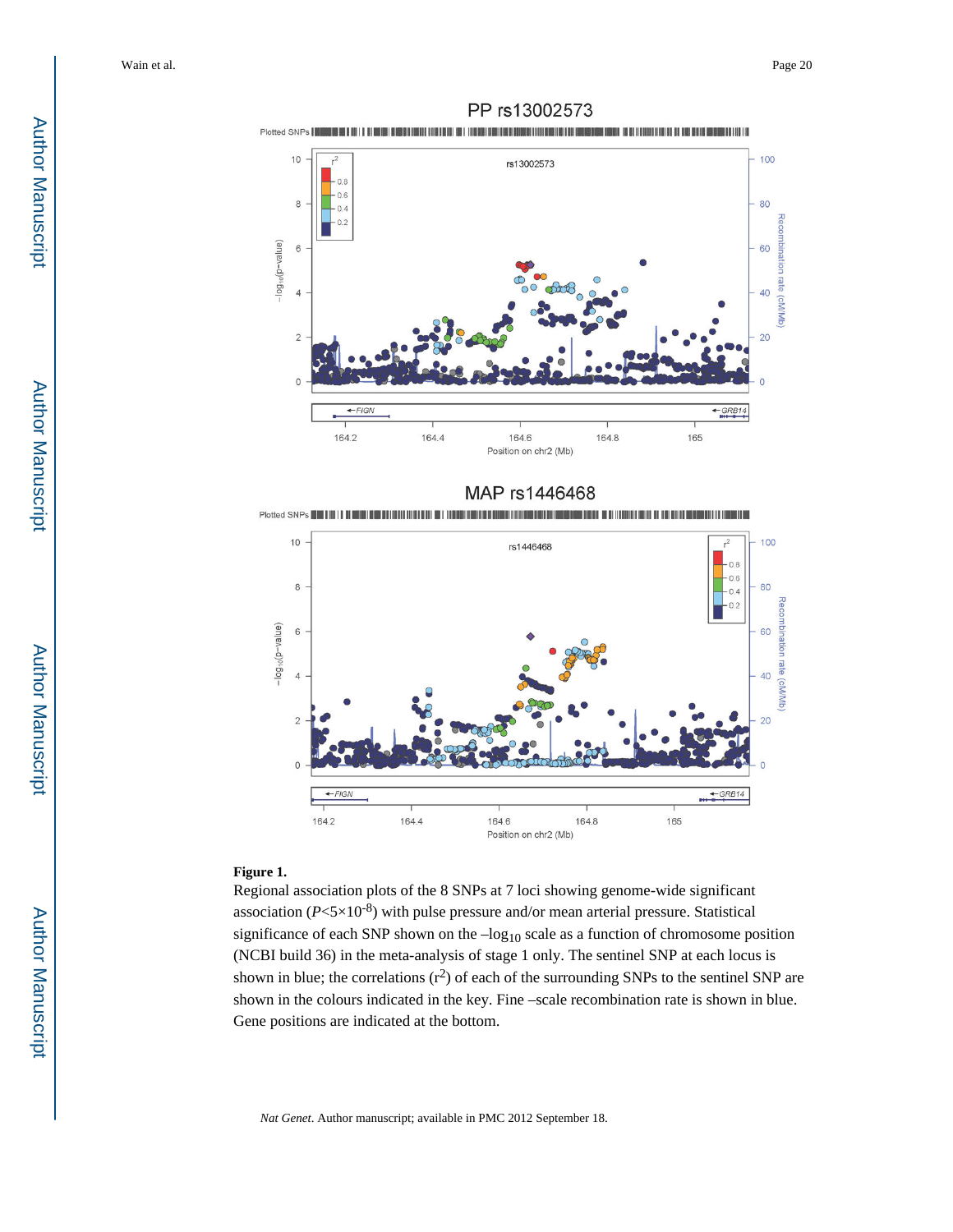

 $\Delta$  DBP (s.d.) per effect allele

#### **Figure 2.**

Systolic Blood Pressure (SBP) and Diastolic Blood Pressure (DBP) effect sizes (beta coefficients) for all BP SNPs identified in the present study and Ehret et al.<sup>1</sup>, obtained from follow-up samples only. Beta coefficients are shown as standard deviation (s.d.) differences so that SBP and DBP are measured on comparable scales. Points are colour-coded according to whether they are genome-wide significant  $(P<5\times10^{-8})$  for Pulse Pressure (PP) (red), Mean Arterial Pressure (MAP) (blue) or both PP and MAP (purple) in stages 1 and 2 of the present study, while those that are significant only for SBP and/or DBP from Ehret et al.<sup>1</sup> are shown in black. The novel SNPs found in the present study are labelled with their rs-numbers. For illustration purposes the effect allele for each SNP is defined such that the direction of the SBP effect is always positive.